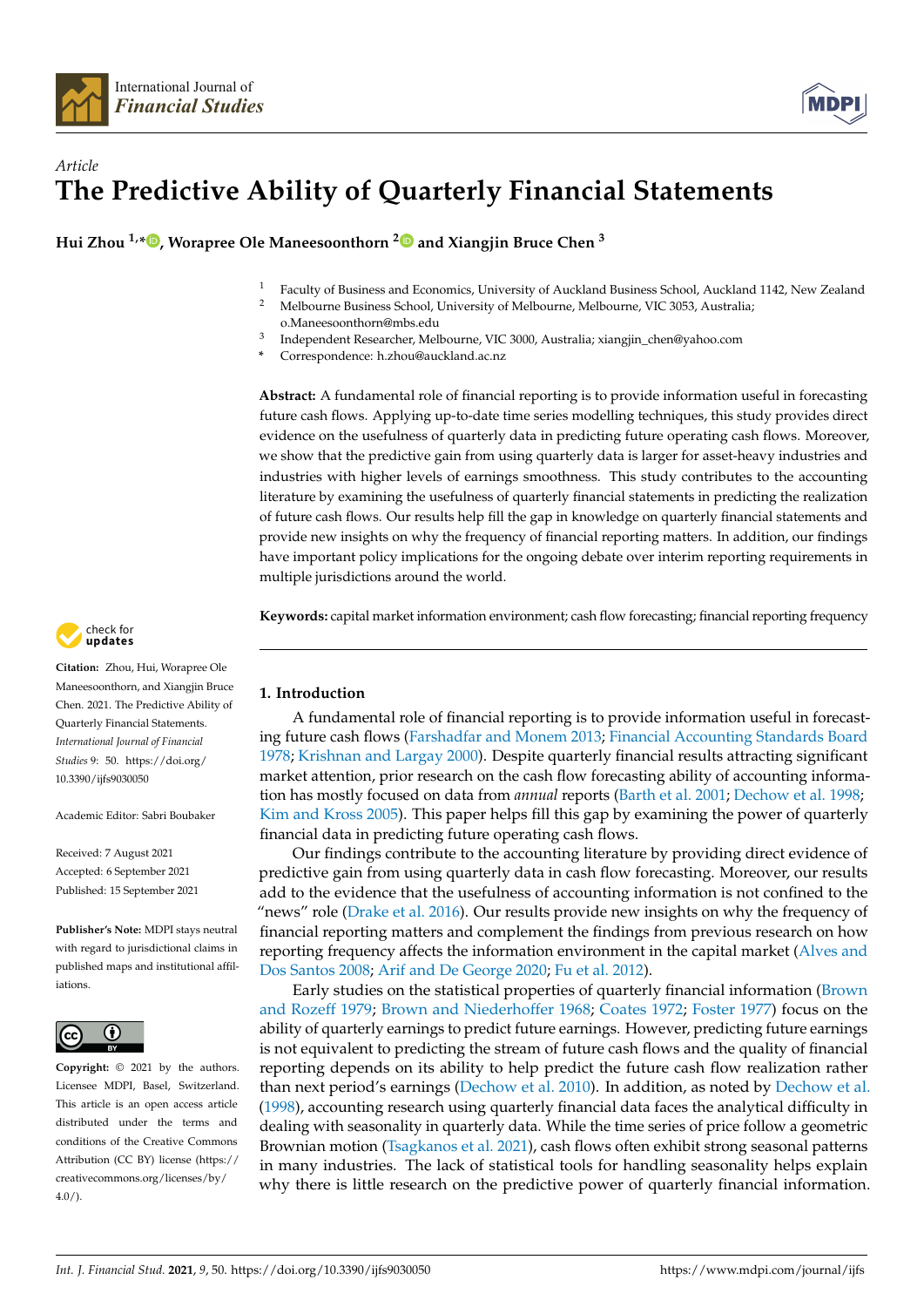Advanced statistical and machine learning methods have been widely used in the field of finance in the past decade, see [Rundo et al.](#page-16-7) [\(2019\)](#page-16-7) for a recent survey. Given these substantial developments, accounting research can benefit by applying the up-to-date analytics techniques to fill the gap in knowledge on the predictability of quarterly financial statements.

In this paper, we directly examine whether using quarterly reports improves the forecast performance in predicting future operating cash flows compared with an annual reporting regime. We adopt the cash flow forecasting model in [Dechow et al.](#page-15-1) [\(1998\)](#page-15-1), which uses current operating cash flows and accounting earnings to predict future operating cash flows. Forecasting performance is measured by the absolute percentage error (APE), a commonly used scale-free metric for assessing out-of-sample predictive power in forecasting research and practice [\(Hyndman and Athanasopolous](#page-16-8) [2018\)](#page-16-8).

In our empirical analyses, we form industry portfolios (based on 4-digit SIC codes) and construct industry-wide time series of both earnings and operating cash flows. We perform the analyses at the industry level rather than firm level for two reasons. First, previous research documents that the industry-wide component of firm performance is more persistent than the firm-specific component [\(Hui et al.](#page-16-9) [2016\)](#page-16-9). Second, conducting the analyses at the industry level should help diversify away noise caused by the firm-specific factors in firm-level time series of earnings and operating cash flows, thus resulting in less noisy estimates [\(Dechow et al.](#page-15-1) [1998\)](#page-15-1).

For each industry portfolio, we employ time series modelling techniques to derive the industry-specific patterns of the relation between financial statement information and future operating cash flows. We then use the derived historical patterns to construct the outof-sample forecasts of operating cash flows from annual and quarterly financial statements respectively. The time series approach we use allows the industry-specific historical past to dictate the forecasts, unlike the case of the traditional cross-sectional regression where the predictions are based on aggregated effect at each time point.

To handle quarterly data in our analyses, we use the technique known as STL developed by [Cleveland et al.](#page-15-9) [\(1990\)](#page-15-9), which is widely considered a versatile and robust method for decomposing time series [\(Hyndman and Athanasopolous](#page-16-8) [2018\)](#page-16-8). The advantage of STL over other additive or multiplicative decomposition techniques is that STL allows for the seasonal component to vary over time. This is important in our context as the degree of seasonality is often not stable in time series of earnings and cash flows.

To measure the incremental forecast ability of quarterly reporting, we examine two sources of difference between the information set produced by the quarterly and annual reporting regimes: difference in the information available at the previous annual report date and the quarterly updates after the previous annual report date. To identify the former difference, we use the time series of quarterly data up to the last quarter of the previous year to form predictions of quarterly operating cash flows for the first, second, third, and fourth quarter of the current year. We then aggregate the four quarterly predictions to form the forecast of the annual cash flows for the current year. The forecast performance of this prediction (measured as the average APE across the industry portfolios) is compared against that of the annual model where the prediction of the annual operating cash flows for the current year is constructed based on the time series of annual data up to the previous year's annual report.

To examine the second source of information difference under the annual versus quarterly reporting regime, we examine the change in predictive ability as new information arrives following the end of each quarterly reporting window (Q1, Q2, and Q3 of the current year). Note that although the quarterly updates released during the current financial year include new information not available at the end of the previous financial year, incorporating the quarterly updates does not guarantee improved forecast performance because the quarterly updates may introduce more noise than information, especially when some informed estimates are available only with the passage of more time. Thus,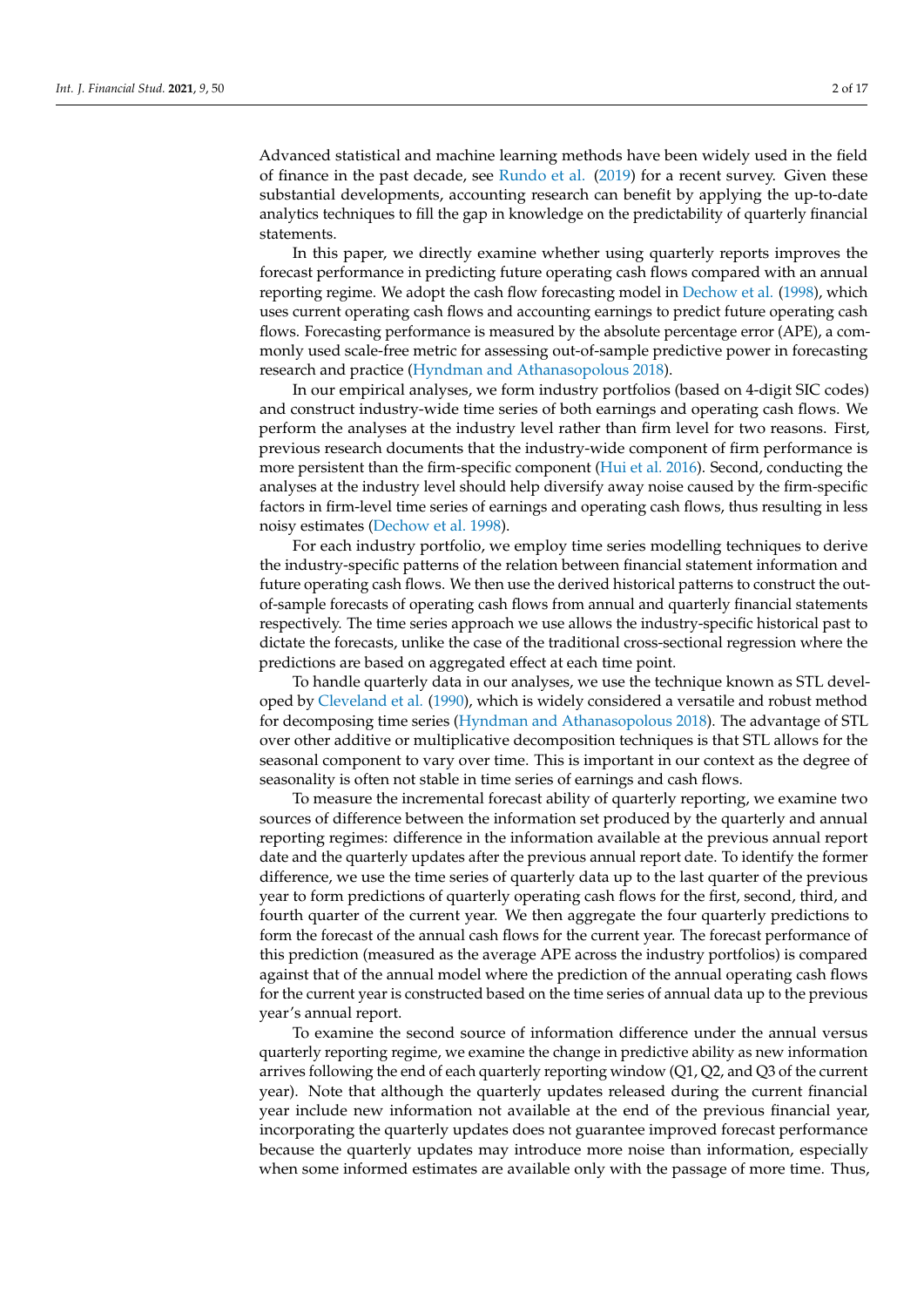whether incorporating the quarterly updates released during the current year increases the predictive power of the time series of quarterly data is an empirical issue.

Our findings demonstrate the implications of the two sources of difference described above for the ability of financial statement information to predict future operating cash flows. First, we find that using the time series of quarterly data available at the end of the previous year to forecast the current year's annual operating cash flows results in significantly lower forecast error than using the time series of annual data. Second, we show that the quarterly updates released at the end of Q2 and Q3 of the current financial year further improve the forecasting performance. However, there is no such evidence for Q1 updates.

We further investigate the cross-sectional variation in the predictive gain from using quarterly data documented in this study. Building on the insights of previous research, we investigate two industry characteristics: asset intensity and earnings smoothness. [Dechow et al.](#page-15-1) [\(1998\)](#page-15-1) point out that an important factor shaping the relation between current financial statement information and future operating cash flows is the timing differences in the cash inflows and outlays associated with the current period sales shock. This timing effect can result in a negative serial correlation in cash flow patterns as the current positive (negative) sales shock generates contemporaneous cash outlays (inflows) for working capital requirements that will be followed by cash inflows (outlays) in the future. As capital-intensive industries generally exhibit longer operating cycles and require more working capital, the timing effect should be more prominent for these sectors. Thus, we posit that capital-intensive industries are more likely to benefit from more frequent interim reporting as shorter measurement intervals can help better capture the timing effect and improve the ability of financial statement information to predict future cash flows. Our findings are consistent with this expectation.

Another industry characteristic we examine is the industry-level earnings smoothness. Previous research highlights that the accounting accrual process helps mitigate the "mismatch" of cash inflows and outlays when reporting accounting information for finite periods [\(Dechow](#page-15-10) [1994;](#page-15-10) [Dechow et al.](#page-15-1) [1998\)](#page-15-1). The accrual process results in smoothing of the earnings stream relative to cash flows, the degree of which is referred to as earnings smoothness. The shorter the reporting interval, the larger the effect of the smoothing process, which is expected to provide better representation of fundamental performance and improve the ability of accounting earnings to predict future cash flows [\(Dechow et al.](#page-15-1) [1998\)](#page-15-1). Thus, we posit that higher levels of earnings smoothness can heighten the benefits of more frequent interim reporting as the accrual process is more likely to improve the ability to predict future cash flows when reporting intervals are short. Consistent with this notion, we find that the predictive gain from using quarterly information is larger for industries characterized by high levels of earnings smoothness.

Overall this paper documents that using the time series of quarterly data available at the end of the previous year to forecast the current year's annual operating cash flows results in better forecast performance than using the time series of annual data. As this reduction in forecast error cannot be attributed to any "new" information from quarterly updates during the current year, this finding suggests that shorter reporting intervals can help improve the forecasting performance by better revealing the trend of the time-series relationship between financial statement information and future cash flows.

This paper is organized as follows. Section [2](#page-3-0) describes the data employed, including the sample construction and the variables used in our study. The procedures and results of the relative predictive performance of quarterly data are detailed in Section [3.](#page-4-0) Section [4](#page-11-0) provides the cross-sectional analysis of the predictive results, linking them to the specific industry characteristics of capital intensity and earning smoothness. Conclusions are provided in Section [5.](#page-14-0)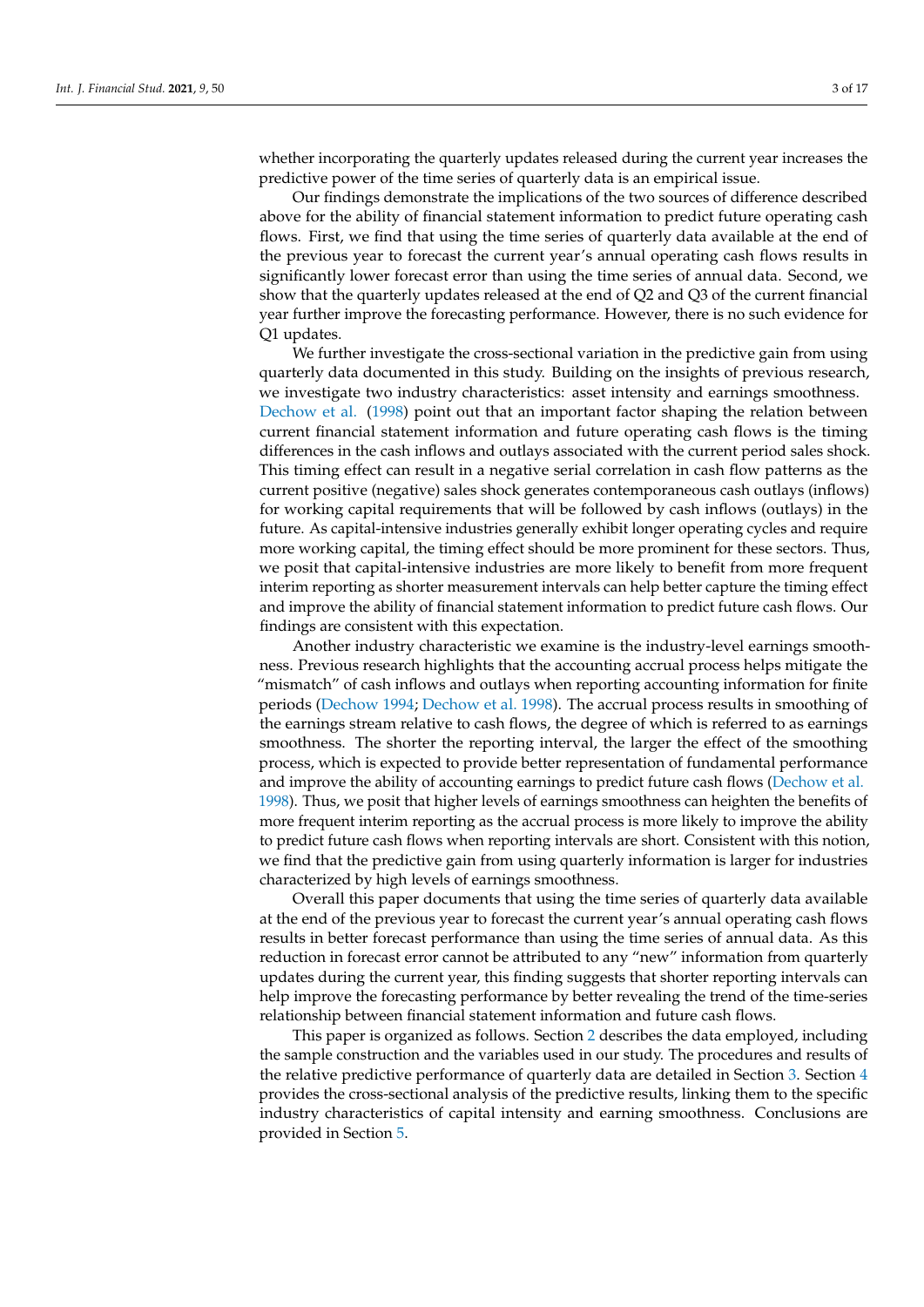# <span id="page-3-0"></span>**2. Data**

# *2.1. Sample Construction*

Our sample selection strategy consists of two steps. First, we draw our sample from the annual and quarterly Compustat industrial files respectively. The sample period begins with 1989, when quarterly data on earnings and cash flows from the Statement of Cash Flows become largely available in Compustat. In the process, we exclude banks, non-US firms, firms with total assets that are total assets less than USD \$1 million, and firms with more than three missing values in the time series of quarterly earnings and cash flows.<sup>[1](#page-15-11)</sup>

<span id="page-3-1"></span>In the second step, we construct the aggregated industry portfolio data (industry is defined by the four digit SIC code) from the firm-level data obtained in the last step. In this process, we remove industry portfolios with less than 100 quarterly observations. In addition, we exclude industry portfolios with less than 15 firms on average and those with minimal aggregated industry asset value (less than 1% of the total asset value of the sample). As discussed earlier, conducting the analyses at the industry level rather than firm level helps alleviate the noise problem by diversifying away the noise stemming from firm-specific factors [\(Dechow et al.](#page-15-1) [1998\)](#page-15-1).

Panel A of Table [1](#page-4-1) reports the average number of firms in our final sample for each five-year window in our sample period (except for the last window which covers only two years). The average number of firms ranges from 14,858 for the window of 1989–1993 to 20,647 for the window of 1999–2003, which is consistent with the general trend observed in Compustat. Panel B shows the number of firms and relative asset share for each major industry division in our sample. Manufacturing represents the largest industry division with 6395 firms and an asset share of more than 36%, followed by services with 3360 firms and an asset share of 19%.

| Panel A: Average Number of Firms                                                              |                                      |                                                    |                    |  |
|-----------------------------------------------------------------------------------------------|--------------------------------------|----------------------------------------------------|--------------------|--|
| <b>Average Number of Firms</b><br>Year                                                        |                                      |                                                    |                    |  |
|                                                                                               | 1989-1993                            | 14,858                                             |                    |  |
| 1994-1998                                                                                     |                                      | 20,412                                             |                    |  |
|                                                                                               | 1999-2003                            | 20,647                                             |                    |  |
|                                                                                               | 2004-2008                            | 17,536                                             |                    |  |
|                                                                                               | 2009-2013                            | 15,874                                             |                    |  |
|                                                                                               | 2014-2015                            | 15,827                                             |                    |  |
|                                                                                               | All Years                            | 17,714                                             |                    |  |
|                                                                                               | Panel B: Industry Composition        |                                                    |                    |  |
| <b>Range of SIC Codes</b>                                                                     | <b>Division</b>                      | <b>Average Number</b><br>of Companies<br>1989-2015 | <b>Asset Share</b> |  |
| 0100-0999                                                                                     | Agriculture, Forestry and<br>Fishing | 62                                                 |                    |  |
| 1000-1499                                                                                     | Mining                               | 1287<br>7.27%                                      |                    |  |
| 1500-1799                                                                                     | Construction<br>122                  |                                                    | $0.69\%$           |  |
| 2000-3999                                                                                     | 6395<br>Manufacturing                |                                                    | 36.10%             |  |
| Transportation,<br>Communications, Electric, Gas<br>4000-4999<br>2139<br>and Sanitary service |                                      |                                                    | 12.07%             |  |
| 5000-5199                                                                                     | <b>Wholesale Trade</b>               | 315                                                | 1.78%              |  |
| 5200-5999                                                                                     | Retail Trade                         | 1218                                               | $6.88\%$           |  |

**Table 1.** Sample Composition.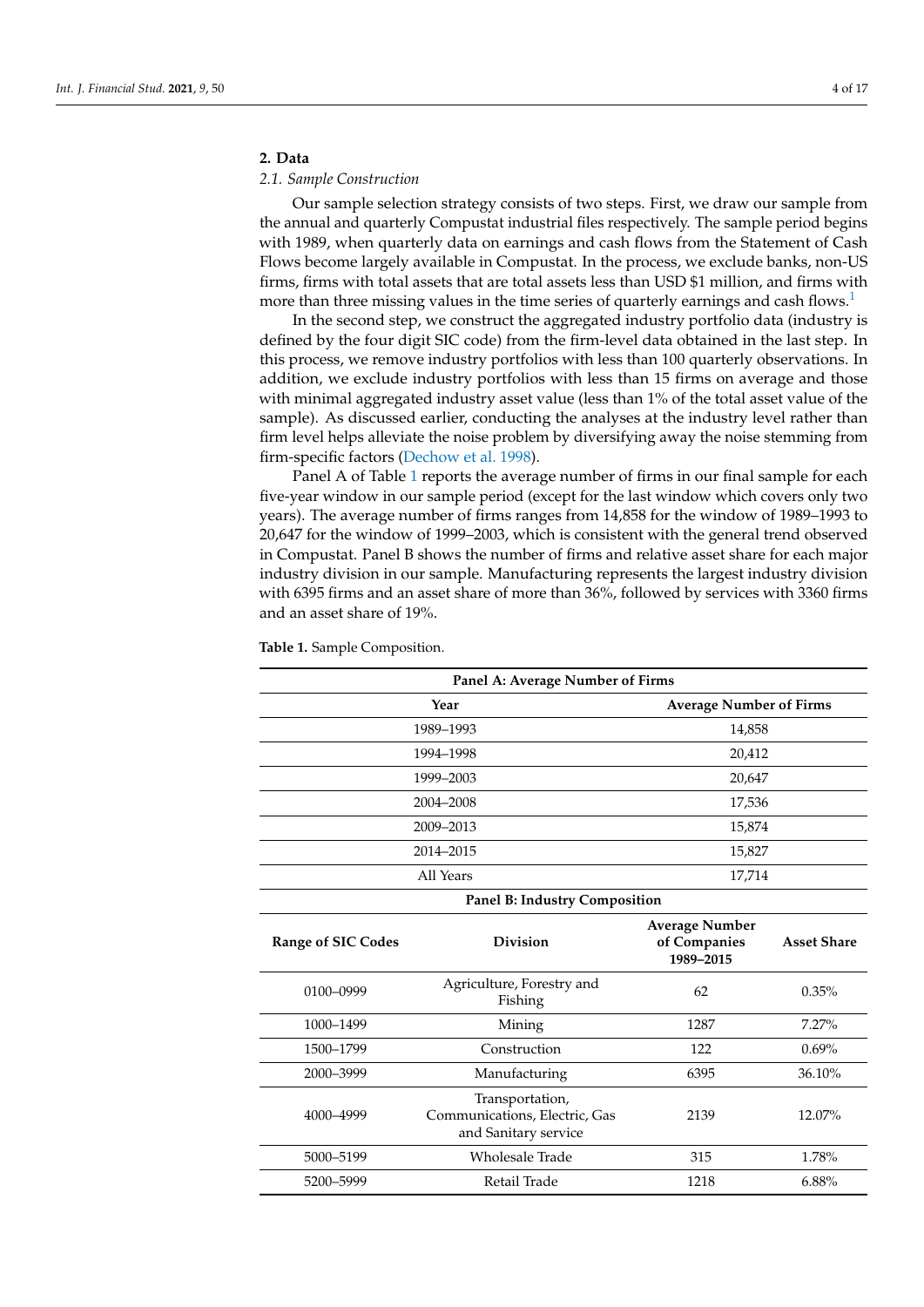| 6000-6799 | Finance, Insurance and Real<br>Estate | 2631   | 14.85%   |
|-----------|---------------------------------------|--------|----------|
| 7000-8999 | <b>Services</b>                       | 3360   | 18.97%   |
| 9100-9729 | Public Administration                 | -      | $0.00\%$ |
| 9900-9999 | Nonclassifiable                       | 185    | $1.04\%$ |
|           | Total                                 | 17,714 | 100.00%  |

<span id="page-4-1"></span>**Table 1.** *Cont.*

Table [1](#page-4-1) provides information on the data sample composition. Panel A shows the average number of firms for each of the five-year window in our sample period (except that last window only covers two years). Panel B shows the distribution of firms in our sample across the Compustat SIC industry groups. Note that that the industry group "6000–6799" in the sample excludes the firms classified as Banks.

#### *2.2. Main Variables*

We obtain the firm-level annual reporting data from the Compustat annual files and quarterly reporting data from the Compustat quarterly files. Accounting earnings (denoted by E) is measured as *income before extraordinary items* (IB in Compustat annual files and IBQ in the quarterly files) scaled by average *total assets* (AT in Compustat annual files and ATQ in the quarterly files). Operating cash flows (denoted by CF) is measured as *operating activities net cash flows excluding extraordinary items and discontinued operations* in the cash flow statement (OANCF-XIDOC in Compustat annual files and its quarterly version in the quarterly files<sup>[2](#page-15-12)</sup>) scaled by average *total assets*.

<span id="page-4-3"></span>For each industry portfolio *j* (assuming there are *M* firms in the industry) and time interval s (fiscal year or fiscal quarter), the industry-level asset weighted earnings and cash flows for the fiscal year (quarter) is defined as:

$$
E_{j,s} = \sum_{i=1}^{M} \frac{AT_{i,s}}{ITA_{j,s}} E_{i,s}
$$
 (1)

where *ITAj*,*<sup>s</sup>* denotes the total asset of industry *j* at time interval *s*.

### <span id="page-4-0"></span>**3. Tests of Relative Forecasting Performance**

<span id="page-4-2"></span>*3.1. Forecasting with Annual Data*

For each industry portfolio in our sample, we employ time series modelling techniques to derive the industry-specific patterns of the relation between financial statement information and future operating cash flows over time. We then use the derived relationship to construct the out-of-sample forecasts of operating cash flows from annual and quarterly financial statements respectively. Our approach allows the industry-specific historical patterns to dictate the forecasts, unlike the case of the traditional cross-sectional regression where the predictions are based on aggregated effect at each time point. In order to have sufficient observations for our time series regressions, we reserve the data from 1989 to 2012 to estimate the parameters of our forecasting model and only make predictive assessment for years 2013, 2014, and 2015.

Let us denote the industry-level operating cash flows and earnings data from annual reports by  $CF_n$  and  $E_n$ , respectively, where  $n = 1, 2, \ldots, N$  denotes the time index in financial reporting year. We adopt the following regression model in [Dechow et al.](#page-15-1) [\(1998\)](#page-15-1) that uses operating cash flows and accounting earnings as predictors to forecast future operating cash flows:

$$
CF_n = \beta_0 + \beta_1 CF_{n-1} + \beta_2 E_{n-1} + \varepsilon_n \tag{2}
$$

We estimate  $\hat{\beta}_0$ ,  $\hat{\beta}_1$ ,  $\hat{\beta}_2$  based on the time series of annual data for each industry portfolio. To construct predictions for 2013, we estimate the model using data from 1989 to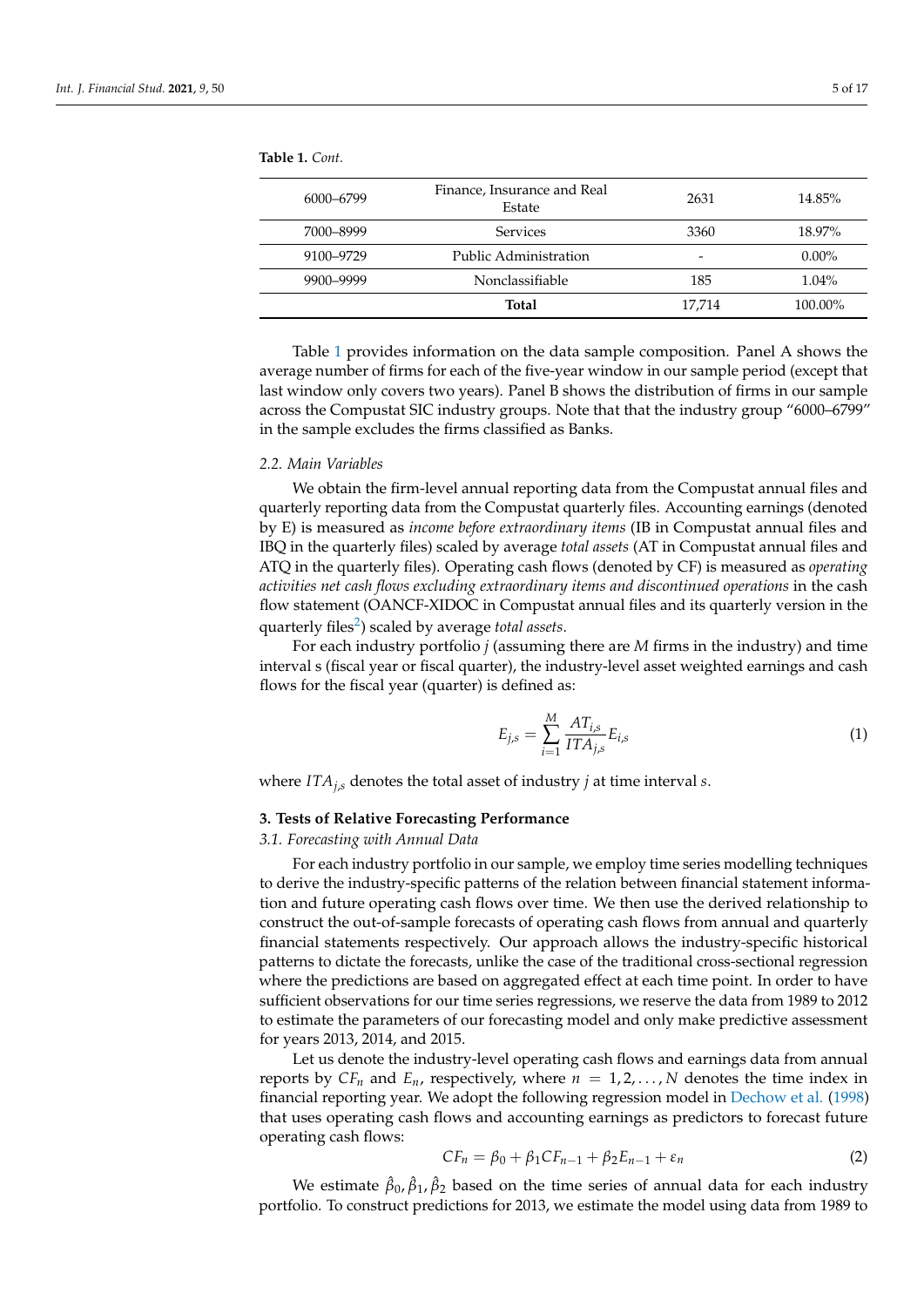2012. For 2014 (2015) predictions, we estimate the model using data up to the end of the fiscal year of 2013 (2014). We then apply the estimated parameters to construct the forecast of operating cash flows for each industry portfolio for 2013, 2014, and 2015 respectively.

If we have information up to financial year *N*, we can form the forecast of cash flows for financial year  $N + 1$  by forming the conditional expectation

$$
\hat{CF}_{N+1|N} = \hat{\beta_0} + \hat{\beta_1} CF_N + \hat{\beta_2} E_N
$$
 (3)

Here, *CF<sup>N</sup>* and *E<sup>N</sup>* are industry-level cash flow and earnings for financial year *N*.  $\hat\beta_0$ ,  $\hat\beta_1$ , and  $\hat\beta_2$  are estimated based on the time series of annual data up to the financial year *N*. Note that the hat on CF denotes the forecast, with the subscript notation indicating the time point for which the forecast is constructed for (time index to the left of the vertical bar) and the information set based on which the forecast is formed (time index to the right of the vertical bar).

# *3.2. Adjusting for Seasonality in Quarterly Data*

The conventional approach to detect seasonality is to examine time series plots of the data. If there are repeated patterns recurring at a particular period of the year, then the seasonality is deemed present. However, in a context where there are numerous time series of data to investigate, graphical detection is not efficient. Thus, we use a statistical approach to detecting seasonality through the use of partial autocorrelation. Partial autocorrelation summarizes the relationship between the present period data with a particular lag, with all the intervening periods having been accounted for. For example, the partial autocorrelation between  $y_t$  and its 4th lag  $y_{t-4}$  summarizes the linear relationship between  $y_t$  and  $y_{t-4}$ with the effects of lags 1, 2 and 3 having been removed.

A key characteristic of seasonal data is that there is a spike of the partial autocorrelation at the seasonal lag. In our case of quarterly data, the presence of seasonality corresponds to a spike of the partial autocorrelation at the 4th lag. We consider the time series to be seasonal if the partial autocorrelation at the 4th lag is statistically significant from zero. In our sample, seasonality component is detected in 86% of the quarterly CF time series data and 30% of the quarterly earnings time series data.

We use the STL method developed by [Cleveland et al.](#page-15-9) [\(1990\)](#page-15-9) to handle seasonality in our data. Widely considered a versatile and robust method for decomposing time series, STL is an acronym for "Seasonal and Trend decomposition using Loess", while Loess is a method for estimating nonlinear relationships [\(Hyndman and Athanasopolous](#page-16-8) [2018\)](#page-16-8). As the name suggests, the STL approach uses Loess smoothing to separate a time series into three components: the trend, seasonal and remainder. The STL algorithm iteratively applies the Loess smoothing on the seasonal subseries (a collection of each season's data over time) to estimate the seasonality component, and applies Loess smoothing on the deseasonalized data series to estimate the trend. The process is iterated until the seasonality and trend estimates stabilize, thus separating the time series into trend, seasonality, and remainder components.

One major advantage of using STL over other additive or multiplicative decomposition is that the STL allows for the seasonal component to vary over time. This is important in our case as many of the time series in our sample exhibit changing amplitudes of seasonality. Following common practice in forecasting [\(Hyndman and Athanasopolous](#page-16-8) [2018\)](#page-16-8), we assume that the most recent year's seasonality estimates serve as the closet approximation to the seasonality component of the periods we are trying to predict into the future.

<span id="page-5-0"></span>Table [2](#page-6-0) illustrates the effect of applying seasonal adjustment in terms of the correlation between current financial statement metric and future operating cash flows. As reported in the table, seasonal adjustment leads to significantly stronger one-lag autocorrelation in quarterly operating cash flows. On average, applying the seasonal adjustment increases the one-lag autocorrelation in the quarterly data of operating cash flows by 0.374, indicating that seasonally adjustment is critically important in examining the time series pattern of quarterly operating cash flows. $3$  The effect of applying the seasonal adjustment is less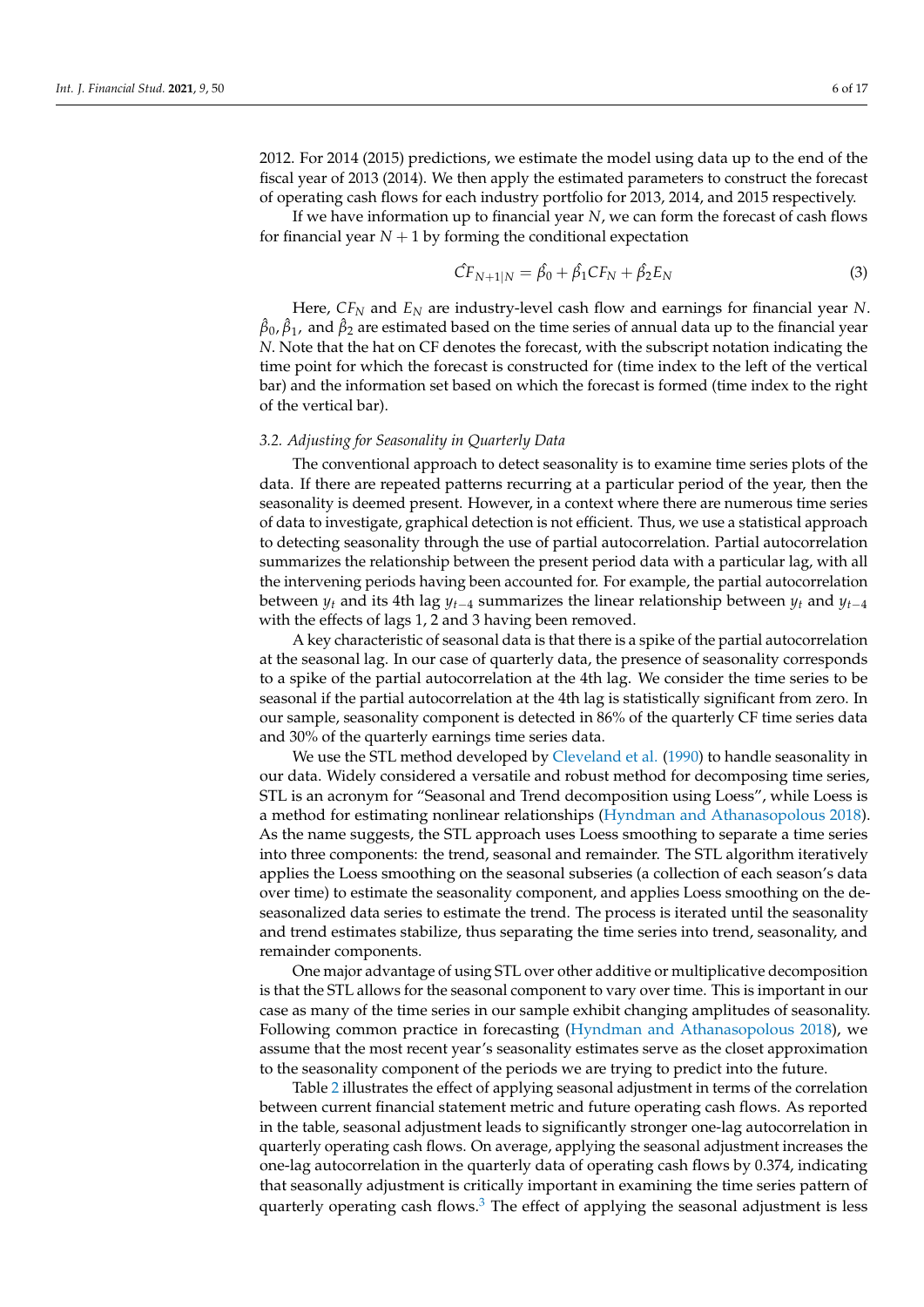strong but still positive in the correlation between accounting earnings of the current quarter and operating cash flows of the next quarter. On average, applying the seasonal adjustment increases the correlation between current quarterly earnings and one-quarterahead operating cash flows by 0.095. As our baseline regression model include both current operating cash flows and accounting earnings as predictors of future operating cash flows, we apply seasonal adjustment to all analyses using quarterly data.

<span id="page-6-0"></span>**Table 2.** Effects of seasonality adjustment.

|                 | Change in $Corr(CF_t, CF_{t-1})$ | Change in $Corr(CF_t, Earm_{t-1})$ |
|-----------------|----------------------------------|------------------------------------|
| Average         | 0.374                            | 0.095                              |
| Median          | 0.299                            | 0.067                              |
| 25th Percentile | 0.157                            | 0.002                              |
| 75th Percentile | 0.526                            | 0.147                              |

Table [2](#page-6-0) reports the distribution of the difference between correlation coefficients obtained from seasonally adjusted quarterly data and those obtained from the raw quarterly data across the different asset groups employed in our study. Seasonality component is detected in 86% of the quarterly cash flow time series data and 30% of quarterly earnings time series data. Once detected, the seasonal component of the data is removed by the Seasonal-Trend decomposition based on Loess, known as the "STL" approach. In the seasonal adjustment, the most recent year's seasonality estimates serve as the closet approximation to the seasonality component for prediction.

Specifically, this table reports the distribution of the changes in the autocorrelation between cashflow and its first lag (first column) and the change of the correlation between cashflow and lagged earnings (second column). The changes are summarized using the average, median, 25th and 75th percentiles statistics. It is clear from this table that the change in the autocorrelation between cashflow and its first lag changes by a larger magnitude compared to the change in the correlation between cashflow and lagged earnings.

#### <span id="page-6-1"></span>*3.3. Modelling and Forecasting with* Quarterly *Data*

We adopt the same regression model as described in Section [3.1](#page-4-2) to build forecast model of operating cash flows based on quarterly data. Let us denote the quarterly operating cash flows and earnings data at the industry level as  $CFQ_t$  and  $EQ_t$ , where  $t = 1, 2, ..., T$  denote the time index in financial reporting quarter. Note that for a data set with *N* financial reporting years, there will be  $T = 4N$  financial reporting quarters. Specifically, we estimate the following time series model using the quarterly time series data:

$$
CFQ_t = \gamma_0 + \gamma_1 CFQ_{t-1} + \gamma_2 EQ_{t-1} + u_t \tag{4}
$$

It is important to note that the difference between the information set produced by the quarterly and annual reporting regimes can be decomposed into two elements: difference in the information available at the previous annual report date and the quarterly updates after the previous annual report date. To identify the effect of the former element, we use the time series of the quarterly data up to the fourth quarter of the Year *N* (quarter T) to estimate the parameters  $\hat{\gamma}_0$ ,  $\hat{\gamma}_1$ ,  $\hat{\gamma}_2$ . We then use the parameters to form predictions of quarterly operating cash flows for the first, second, third, and fourth quarter of Year *N* + 1 and aggregate them to obtain the forecast of annual operating cash flows for Year *N* + 1.

Throughout our modelling using quarterly data to obtain the annual cash flow prediction, the seasonality component estimated from STL decomposition is incorporated to adjust for seasonality. Specifically, we extract the most recent year's seasonality component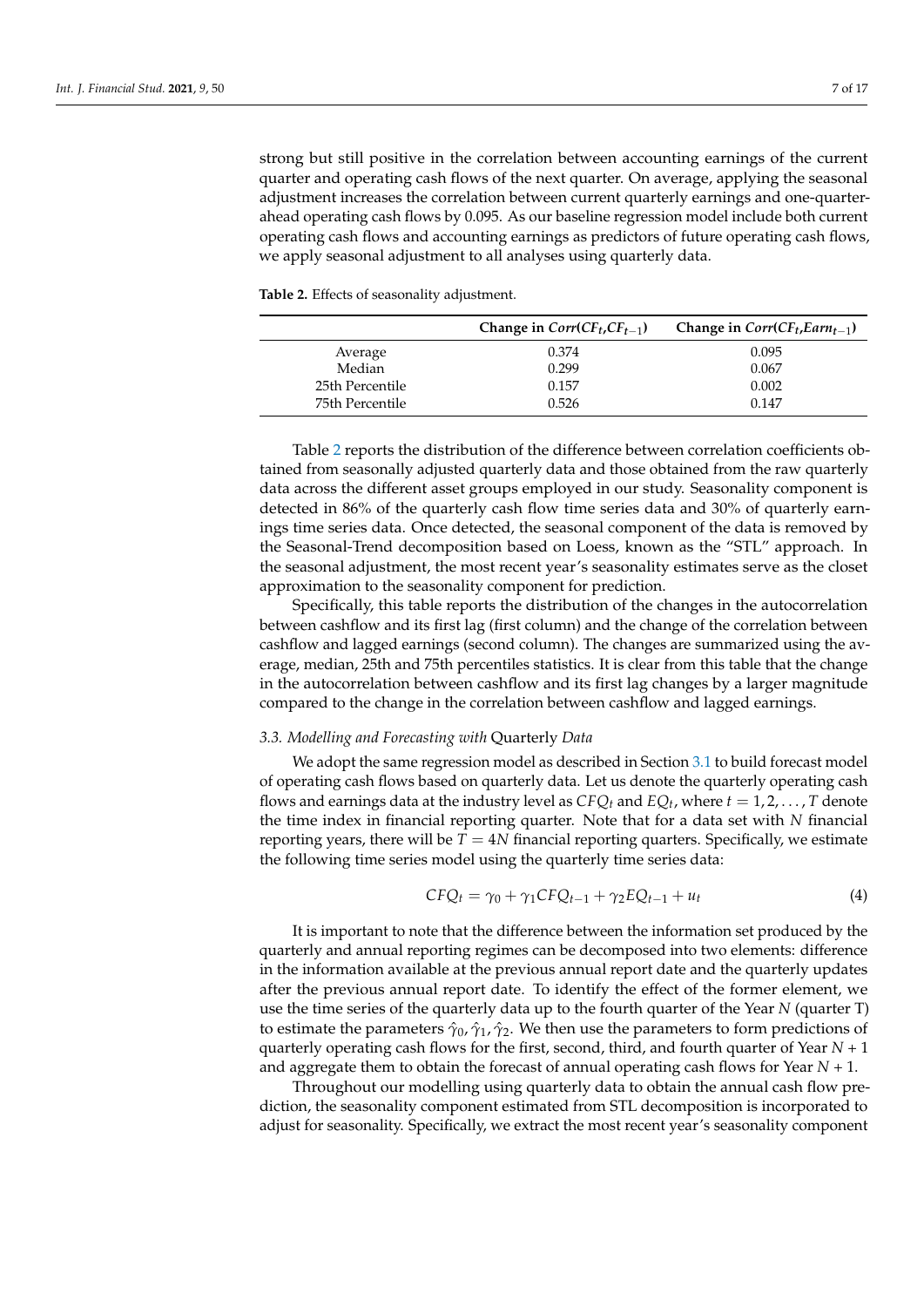from the STL decomposition and add this component to our prediction to obtain the annual forecast using the flowing model:

$$
\hat{CF}_{N+1|T} = \sum_{i=1}^{4} \left( C\hat{F}Q_{T+i|T} + S_{T+i-4} \right)
$$
\n(5)

Here,  $\{S_t\}$  denotes the seasonal component estimated by STL with  $t = 1, 2, \ldots, T$ indicating the quarterly reporting period and

$$
\hat{C}FQ_{T+i|T} = \hat{\gamma}_0 + \hat{\gamma}_1 \hat{C}FQ_{T+i-1|T} + \hat{\gamma}_2 \hat{E}Q_{T+i-1|T}
$$
\n(6)

 $C \hat{F} Q_{T+i|T}$  denotes the forecast for quarter point  $T+i$  given the quarterly cash flow and earnings information revealed by the quarterly report available at quarter point *T*. Thus, for  $i = 1$ ,  $C \hat{F} Q_{T+i-1|T} = C F Q_T$ ,  $\hat{E} Q_{T|T+i-1} = E Q_T$ . For  $i > 1$ , the multi-step-ahead forecast  $\hat{CFQ}_{T+i|T}$  depends recursively on the forecasts formed from the previous time point. For example,  $C \hat F Q_{T+2|T}$  is constructed based on forecasts of  $C \hat F Q_{T+1|T}$  and  $\hat E Q_{T+1|T}$ that are formed for time point *T*. To this end, we also need to form forecasts of quarterly earnings to be able to construct the multi-step ahead forecasts of cash flows by modelling time series of earnings as:

$$
EQ_t = \alpha_0 + \alpha_1 E Q_{t-1} + v_t \tag{7}
$$

With the forecasts of earnings sequentially constructed as

$$
\hat{EQ}_{T+i|T} = \hat{\alpha}_0 + \hat{\alpha}_1 \hat{EQ}_{T+i-1|T}
$$
\n(8)

Again, for  $i = 1$ ,  $\hat{EQ}_{T|T+i-1} = EQ_T$ . All model parameters  $\hat{\gamma}_0$ ,  $\hat{\gamma}_1$ ,  $\hat{\gamma}_2$ , as well as  $\hat{\alpha}_0$ and  $\hat{\alpha}_1$ , are estimated based on the time series of quarterly data up to the last quarter Year *N* (quarter *T*).

The forecast of annual operating cash flows for Year  $N + 1$  described above is constructed based on the time series of quarterly data up to the last quarter of Year *N*. Any difference between this forecast and the forecast based on Year *N*'s annual report represents the effect of the first element of difference between the information sets produced by the quarterly reporting regime and the annual reporting regime respectively.

To examine the effect of the second element of information difference (quarterly updates during Year  $N + 1$ ), we model how the forecast of annual operating cash flows is updated as new information arrives at the end of each quarterly reporting window (*Q*1, *Q*2, and *Q*3 of Year *N* + 1). For example, as we progress through the financial year and *Q*1 financial reports become available at time  $T + 1$ , we now observe  $CFC_{T+1}$  and  $EQ_{T+1}$ , and we can update the annual quantity forecast by updating the conditional information set:

$$
Forecast after Q1 updates: \hat{CF}_{N+1|T+1} = \sum_{i=1}^{4} \hat{CFQ}_{T+i|T+1} = \hat{CFQ}_{T+1} + \sum_{i=2}^{4} \hat{CFQ}_{T+i|T+1}
$$
(9)

It is important to recognize here that at *Q*1 where  $i = 1$ ,  $\hat{CFQ}_{T+1|T+1} = \hat{CFQ}_{T+1}$ , so no forecasts need to be formed for this point. However, forecasts still need to be formed for  $C \hat{F} Q_{T+i|T+1}$  for the remaining quarters of the year where  $i = 2, 3, 4$  in the same manner as described above.

Similarly, when the quarterly report from *Q*2 and *Q*3 becomes available during the year, we can update the annual quantity forecasts by

$$
Forecast after Q2 update: \hat{CF}_{N+1|T+2} = \sum_{i=1}^{4} \hat{CFQ}_{T+i|T+2} = \hat{CFQ}_{T+1} + \hat{CFQ}_{T+2} + \sum_{i=3}^{4} \hat{CFQ}_{T+i|T+2}
$$
(10)

$$
For each after Q3 update: \ \hat{CF}_{N+1|T+3} = \sum_{i=1}^{4} \hat{CFQ}_{T+i|T+3} = \hat{CFQ}_{T+1} + \hat{CFQ}_{T+2} + \hat{CFQ}_{T+3} + \hat{CFQ}_{T+4|T+3} \tag{11}
$$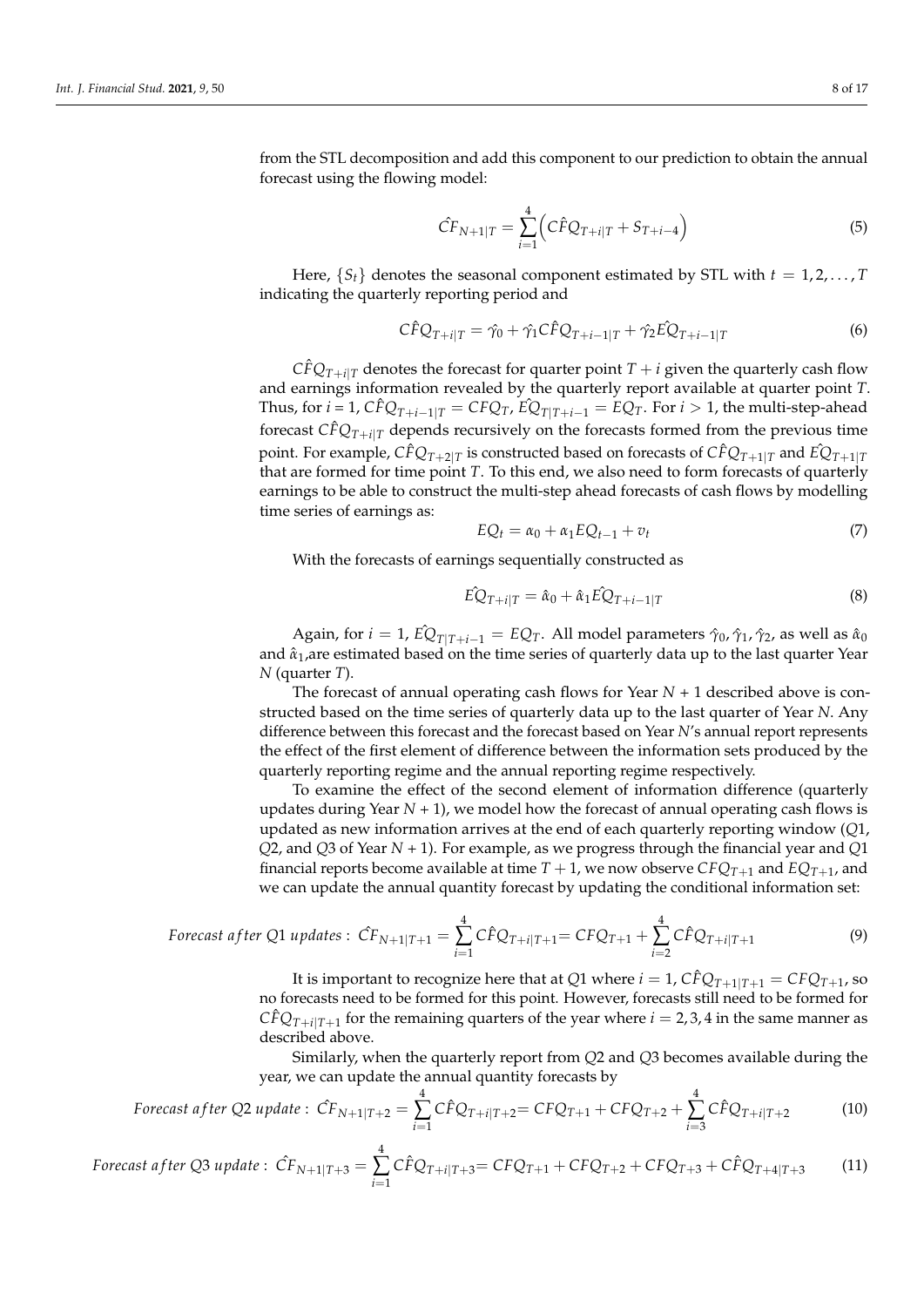At the end of *Q*3, only a one-step-ahead prediction required to form the forecast based on the information from the *Q*3 quarterly report. In all cases, we also re-estimate the model parameters as the new quarterly information arrives.

When the quarterly report of *Q*4 becomes available at the end of the fiscal year *N* + 1,  $CF_{N+1}$  (operating cash flows for the year  $N + 1$ ) will be completed revealed and thus no prediction needs to be formed.

#### *3.4. Comparing Forecast Performance: Annual vs. Quarterly Data*

The purpose of this study is to provide evidence on the out-of-sample predictive ability of quarterly financial reports. As illustrated in the last section, there are two sources of difference between the information set produced by the quarterly and annual reporting regimes: difference in the information available by the previous annual report date and the quarterly updates after the previous annual report date. In this section, we focus on the first element of difference on the forecast performance.

As discussed earlier, we use the absolute percentage error (APE) as a scale-free measure of forecast performance for ease of interpretation and comparability. APE captures the absolute percentage deviation of the predicted value from the actual observed value. Thus, smaller APE indicating better forecast performance.

For each industry portfolio  $j$ , and financial year period  $N + 1$ , we define the APE as

$$
APE_{j,N+1} = \left| \frac{CF_{j,N+1} - \hat{CF}_{j,N+1|k}}{CF_{j,N+1}} \right| \tag{12}
$$

where *k* here varies depending on which information set is used to form the forecast. Here,  $k = N$  denotes predictions based on the annual data from Year  $N$ ;  $k = T$  denote predictions based on the quarterly data from the last quarter of Year *N*. The APE is expressed in percentage unit, and is scale free. We choose to use APE over other unit sensitive measures like the mean absolute error (MAE) and the mean squared error (MSE) because it allows for valid comparisons and aggregation of predictive results across different industries.

Table [3](#page-8-0) reports the average APE across the 116 industry portfolios (weighted by the relative asset size of each industry portfolio) during the assessment period (2013–2015) for forecasts based on the time series of annual data up to the previous financial year and the forecast based on the time series of quarterly data up to the last quarter of the previous financial year respectively. As reported in Table [3,](#page-8-0) using quarterly data significantly reduces the forecast error, resulting in a reduction in APE of 17.5%, 60.8%, and 34.3% in 2013, 2014, and 2015 respectively. It is important to note that the decreases in forecast error reported in Table [3](#page-8-0) cannot be driven by quarterly updates during the financial year as we only use the quarterly data available at the end of the previous financial year to form the prediction of the annual operating cash flows. The results suggest that shorter reporting intervals alone can lead to improved forecast performance by better revealing the trend of the time series relationship between financial statement information and future cash flows.

<span id="page-8-0"></span>**Table 3.** Comparing forecast performance: Absolute percentage error (APE).

| <b>Information Set</b>                                                              | 2013       | 2014       | 2015       | Overall    |
|-------------------------------------------------------------------------------------|------------|------------|------------|------------|
| Time series of annual data up to the<br>previous year                               | 0.629      | 2.537      | 0.692      | 1.286      |
| Time series of quarterly data up to<br>the last quarter of the previous year        | 0.518      | 0.994      | 0.454      | 0.656      |
| Percentage difference in absolute<br>forecast error (APE)<br>(quarterly vs. annual) | $-17.54\%$ | $-60.82\%$ | $-34.33\%$ | $-37.57\%$ |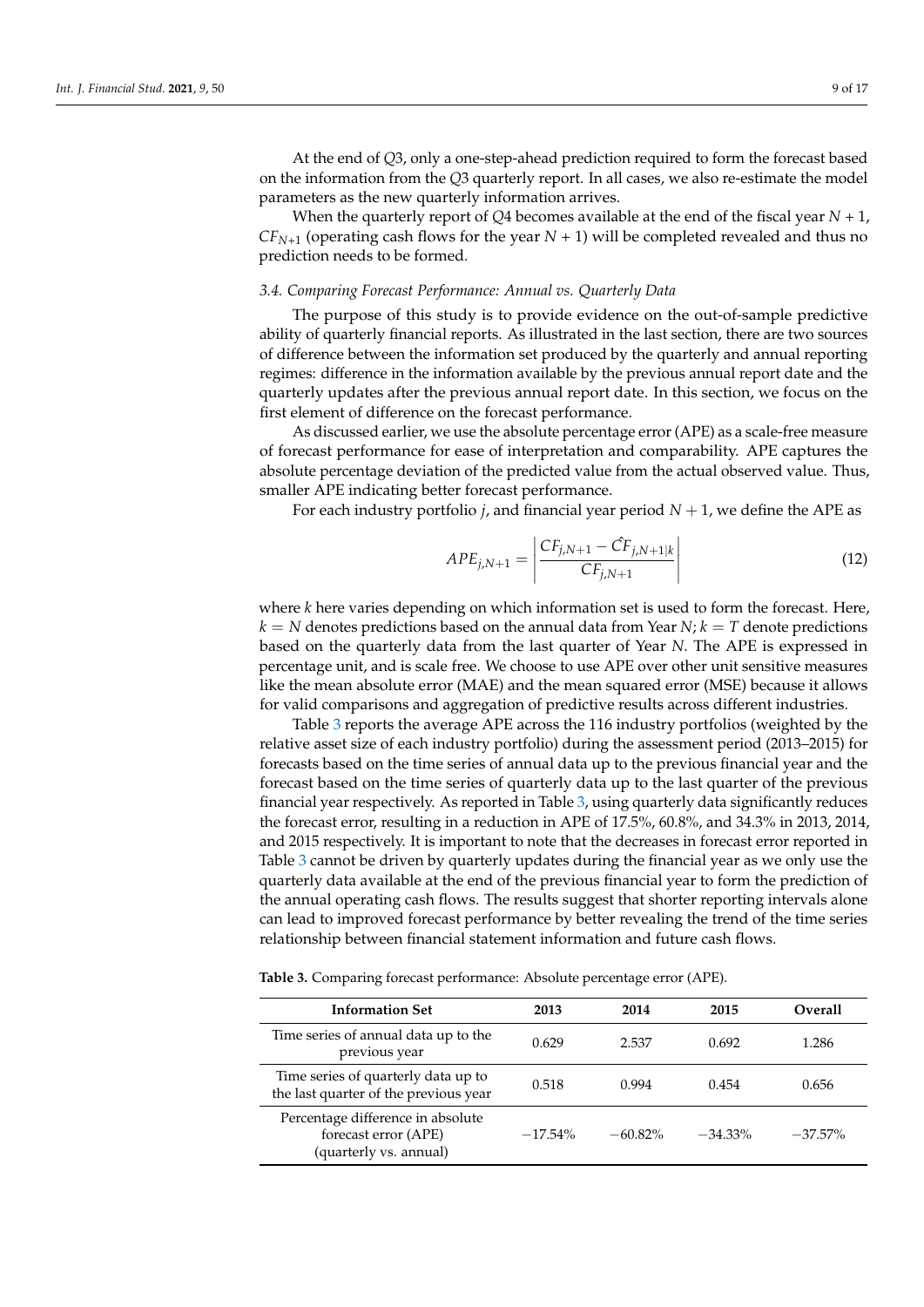Table [3](#page-8-0) reports the forecast performance of quarterly vs. annual financial statement information available at the end of previous financial year. We adopt the following regression model in [Dechow et al.](#page-15-1) [\(1998\)](#page-15-1) that uses operating cash flows and accounting earnings as predictors to forecast future operating cash flows.

$$
CF_n = \beta_0 + \beta_1 CF_{n-1} + \beta_2 E_{n-1} + \varepsilon_n
$$

The forecast based on the time series of annual data up to the previous year is constructed as described in Section [3.1.](#page-4-2) The forecast based on the time series of quarterly data up to the last quarter of the previous year is constructed as described in Section [3.3.](#page-6-1)

For each industry portfolio *j*, and financial year period  $N + 1$ , the absolute percentage error (APE) is calculated as

$$
APE_{j,N+1} = \left| \frac{CF_{j,N+1} - \hat{CF}_{j,N+1|k}}{CF_{j,N+1}} \right|
$$

where *k* here varies depending on which information set is used to form the forecast. Here,  $k = N$  denotes predictions based on the annual data from Year  $N$ ;  $k = T$  denote predictions based on the quarterly data from the last quarter of Year *N*.

The "2013" "2014" and "2015" columns in Table [3](#page-8-0) reports the aggregate APE across the 116 industry portfolios (weighted by the relative end-of-year asset of each industry portfolio) for each of the three years during the assessment period (2013–2015) respectively. The "overall" column reports the average across the three years of the assessment period. It is clear from the results from this table that the use of quarterly data leads to an overall reduction in APE compared to the use of the annual data, with the most gain observed for 2014.

#### *3.5. Effect of Quarterly Updates*

In this section, we examine the effect of quarterly updates on the forecast of the annual quantity of operating cash flows. Recall that when we use data available at the end of the previous financial year to form the forecast of next year's operating cash flows, the forecast of each industry portfolio j is denoted as *CF*ˆ *<sup>j</sup>*,*N*+1|*K*. Here, *k* = *N* denotes predictions under the annual reporting regime (based on the time series of annual data up to Year *N*) while *k* = *T* denote predictions under the quarterly reporting regime (based on the time series of quarterly data up to the last quarter of Year *N*). Now that we want to capture the effect of quarterly updates released during the Year  $N + 1$  under the quarterly reporting regime, we need to update k to reflect the updated forecast.

Thus, we update the calculation of *APE*, which is defined as:

$$
APE_{j,N+1} = \left| \frac{CF_{j,N+1} - \hat{CF}_{j,N+1|k}}{CF_{j,N+1}} \right|
$$
\n(13)

Here,  $k = T + 1$  denotes the forecast of annual operating cash flows after the quarterly update for Q1 of year  $N + 1$  is incorporated into the prediction of  $CF_{j,N+1}$ ;  $k = T + 2$ denotes the forecast of annual operating cash flows after the quarterly update for *Q*2 of year  $N + 1$  is incorporated into the prediction of  $CF_{j,N+1}$ ; and  $k = T + 3$  denotes the forecast of annual operating cash flows after the quarterly update for  $Q3$  of year  $N+1$  is incorporated into the prediction of *CFj*,*N*+<sup>1</sup> .

Table [4](#page-10-0) reports the reduction in forecast error brought about by the quarterly updates during Year *N* + 1. Specifically, Table [4](#page-10-0) reports the percentage change in APE relative to the forecast performance of relative to the prediction formed based on the time series of annul data up to the previous financial year. Smaller APE indicates better forecast performance. Thus, a negative number in Table [4](#page-10-0) indicates improved forecast performance brought about by quarterly updates released during Year *N* + 1.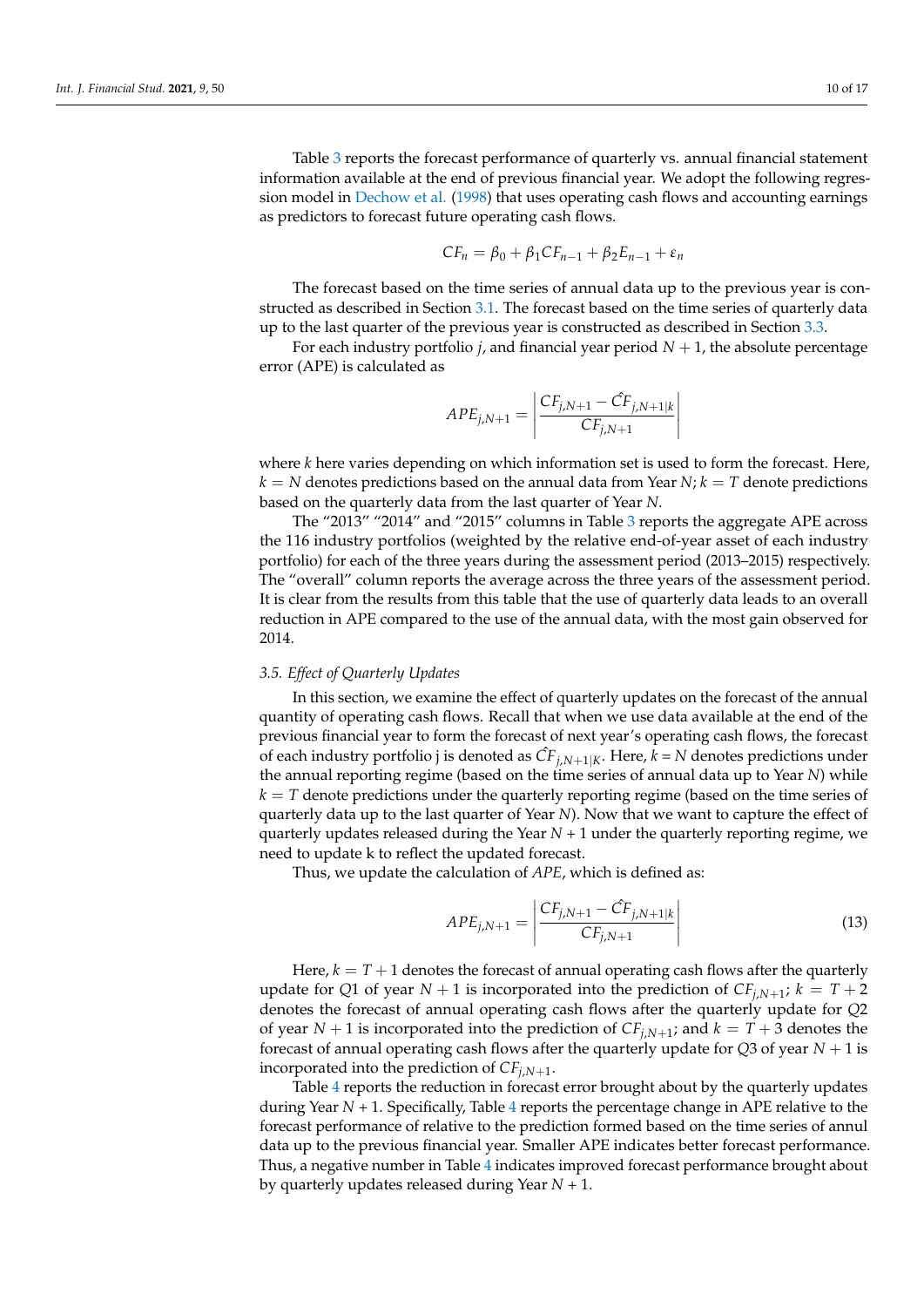|                        |            |            | Percentage Change in APE |            |
|------------------------|------------|------------|--------------------------|------------|
| <b>Information Set</b> | 2013       | 2014       | 2015                     | Overall    |
| Update from Q1         | $6.17\%$   | $-67.61\%$ | $3.24\%$                 | $-19.40\%$ |
| Update from Q2         | $-68.73\%$ | $-83.50\%$ | $-57.90\%$               | $-70.04\%$ |
| Update from Q3         | $-76.63\%$ | $-93.12\%$ | $-62.11\%$               | $-77.29\%$ |

<span id="page-10-0"></span>**Table 4.** Effects of quarterly updates relative to previous year's annual report.

Table [4](#page-10-0) reports the reduction in forecast error brought about by the quarterly updates relative to the previous year's annual report. The APE of the forecast based on the time series of quarterly data including the quarterly updates is compared against the APE of the forecast based on the time series of the annual data up to the previous year. Specifically, the percentage change reported in Panel A is calculated as:

Q1 update:

$$
\text{Effect of Q1 update on APE} = \left\{\left|\frac{CF_{j,N+1} - \hat{CF}_{j,N+1|T+1}}{CF_{j,N+1}}\right| - \left|\frac{CF_{j,N+1} - \hat{CF}_{j,N+1|N}}{CF_{j,N+1}}\right|\right\} / \left|\frac{CF_{j,N+1} - \hat{CF}_{j,N+1|N}}{CF_{j,N+1}}\right|
$$

Q2 update:

$$
\text{Effect of Q2 update on APE} = \left\{\left|\frac{C F_{j,N+1}-\hat{C}F_{j,N+1|T+2}}{C F_{j,N+1}}\right|-\left|\frac{C F_{j,N+1}-\hat{C}F_{j,N+1|N}}{C F_{j,N+1}}\right|\right\}/\left|\frac{C F_{j,N+1}-\hat{C}F_{j,N+1|N}}{C F_{j,N+1}}\right|
$$

Q3 update:

$$
\text{Effect of Q3 update on APE} = \left\{\left|\frac{CF_{j,N+1} - \hat{CF}_{j,N+1|T+3}}{CF_{j,N+1}}\right| - \left|\frac{CF_{j,N+1} - \hat{CF}_{j,N+1|N}}{CF_{j,N+1}}\right|\right\} / \left|\frac{CF_{j,N+1} - \hat{CF}_{j,N+1|N}}{CF_{j,N+1}}\right|
$$

The "2013" "2014" and "2015" columns in Table [4](#page-10-0) reports the percentage change in the aggregate APE across the 116 industry portfolios (weighted by the relative end-of-year asset of each industry portfolio) for each of the three years during the assessment period (2013–2015) respectively. The "overall" column reports the average across the three years of the assessment period.

The results in Table [4](#page-10-0) indicate that quarterly updates lead to improved forecast performance overall. As reported in the table, quarterly updates of Q1, Q2, and Q3 reduce APE by 19%, 70%, and 77% respectively, compared to if the forecasts are formed based on the time series of annual data up to the end of the previous financial year.

Table [5](#page-11-1) reports the percentage change in APE brought about by the quarterly updates relative to the forecast formed based on the time series of quarterly data up to the immediately previous quarter. The results show that the new information provided by quarterly updates do not always lead to reduction in forecast error. Specifically, incorporating the quarterly data released at the end of Q1 of Year *N* + 1 leads to an average *increase* in APE of 23% compared with the forecast formed based on the time series of quarterly data up to the immediately previous quarter (Q4 of Year *N*). By contrast, the quarterly data released at the end of Q2 and Q3 of Year *N* + 1 lead to consistent and significant reduction in APE relative to the forecast based on the time series of quarterly data up to the immediate quarter, with an overall decrease of 60% for Q2 and 31% for Q3.

.

.

.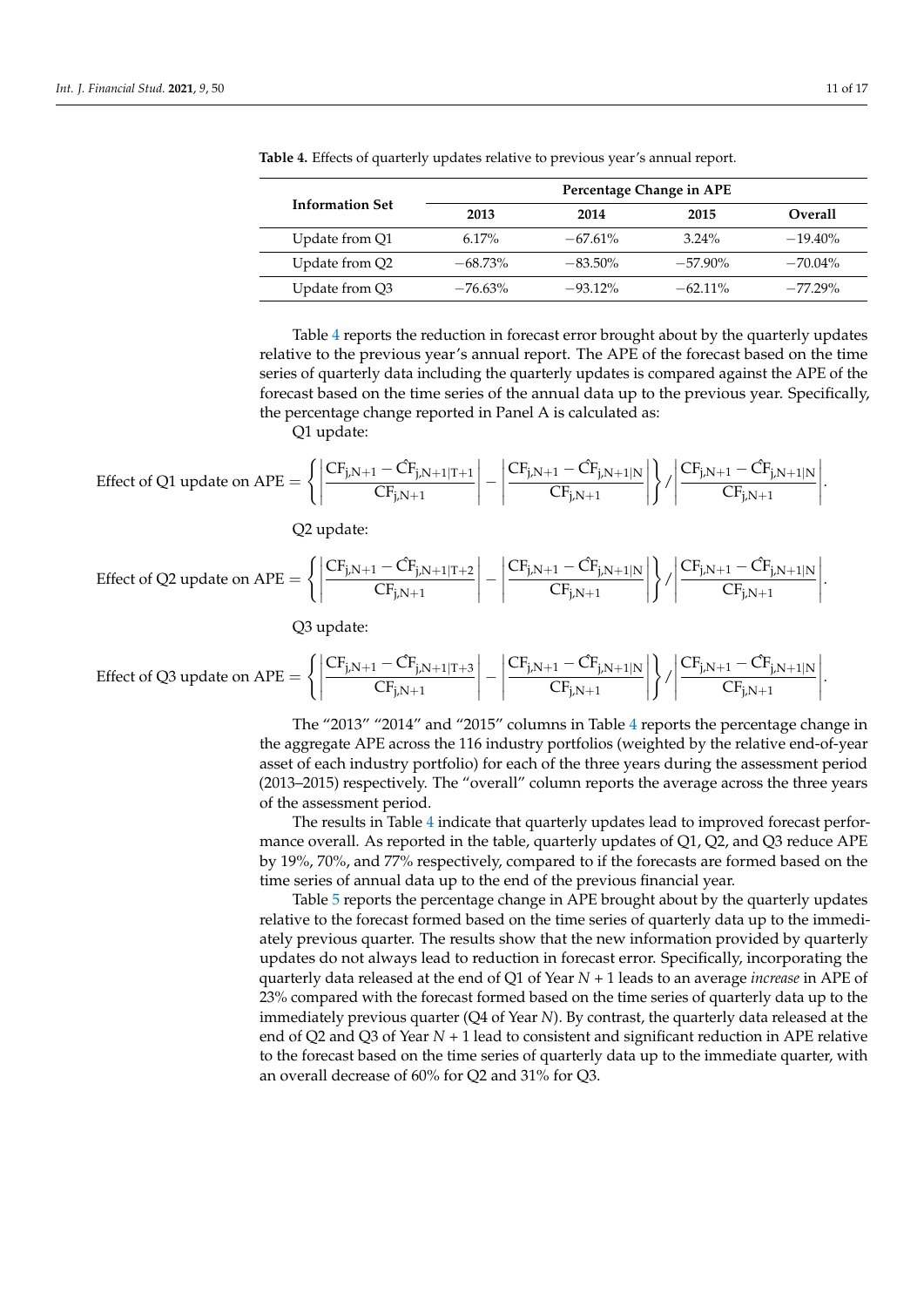| <b>Information Set</b> | Percentage Change in APE |            |            |            |
|------------------------|--------------------------|------------|------------|------------|
|                        | 2013                     | 2014       | 2015       | Overall    |
| Update from Q1         | 29.01%                   | $-17.26\%$ | $57.44\%$  | 23.06%     |
| Update from Q2         | $-70.55\%$               | $-49.06\%$ | $-59.22\%$ | $-59.61\%$ |
| Update from Q3         | $-25.24\%$               | $-58.30\%$ | $-10.02\%$ | $-31.19\%$ |

<span id="page-11-1"></span>**Table 5.** Effects of quarterly updates relative to the forecast based on the time series of quarterly data up to the immediately previous quarter's quarterly report.

The APE of the forecast based on the time series of quarterly data including the quarterly updates is compared against the APE of the forecast based on the time series of quarterly data up to the immediately previous quarter). Specifically, the percentage change reported in Panel B is calculated as:

Q1 update:

$$
\text{Effect of Q1 update on } APE = \Bigg\{\Bigg|\frac{CF_{j,N+1}-\hat{C}F_{j,N+1|T+1}}{CF_{j,N+1}}\Bigg|-\Bigg|\frac{CF_{j,N+1}-\hat{C}F_{j,N+1|T}}{CF_{j,N+1}}\Bigg|\Bigg\}/\Bigg|\frac{CF_{j,N+1}-\hat{C}F_{j,N+1|T}}{CF_{j,N+1}}\Bigg|.
$$

Q2 update:

$$
\text{Effect of Q2 update on APE} = \Bigg\{ \Bigg| \frac{C F_{j,N+1} - \hat{C} F_{j,N+1|T+2} }{C F_{j,N+1} } \Bigg| - \Bigg| \frac{C F_{j,N+1} - \hat{C} F_{j,N+1|T+1} }{C F_{j,N+1} } \Bigg| \Bigg\} / \Bigg| \frac{C F_{j,N+1} - \hat{C} F_{j,N+1|T+1} }{C F_{j,N+1} } \Bigg|.
$$

Q3 update:

$$
\text{Effect of Q3 update on APE} = \Bigg\{ \Bigg| \frac{C F_{j,N+1} - \hat{C} F_{j,N+1|T+3} }{C F_{j,N+1} } \Bigg| - \Bigg| \frac{C F_{j,N+1} - \hat{C} F_{j,N+1|T+2} }{C F_{j,N+1} } \Bigg| \Bigg\} / \Bigg| \frac{C F_{j,N+1} - \hat{C} F_{j,N+1|T+2} }{C F_{j,N+1} } \Bigg|.
$$

Smaller APE indicates better forecast performance. Thus, a negative number in Table [4](#page-10-0) indicates improved forecast performance brought about by quarterly updates released during Year  $N + 1$ .

The "2013" "2014" and "2015" columns in Table [4](#page-10-0) reports the percentage change in the aggregate APE across the 116 industry portfolios (weighted by the relative end-of-year asset of each industry portfolio) for each of the three years during the assessment period (2013–2015) respectively. The "overall" column reports the average across the three years of the assessment period.

#### <span id="page-11-0"></span>**4. Cross Sectional Analyses**

In this section, we further investigate the cross-sectional variation in the predictive gain from using quarterly data. Building on the insights of previous research, we investigate two industry characteristics: asset intensity and earnings smoothness. [Dechow et al.](#page-15-1) [\(1998\)](#page-15-1) point out that an important factor shaping the relation between current financial statement information and future operating cash flows is the timing differences in the cash inflows and outlays associated with the current period sales shock. This timing effect can result in a negative serial correlation in cash flow patterns as the current period positive (negative) sales shock generates contemporaneous cash outlays (inflows) for working capital requirements that will be followed by cash inflows (outlays) in the future. As capital intensive industries generally exhibit longer operating cycles and require more working capital, the timing effect should be more prominent for these sectors. Thus, we posit that capital intensive industries are more likely to benefit from more frequent interim reporting as shorter measurement intervals can help better capture the timing effect and improve the ability of financial statement information to predict future cash flows.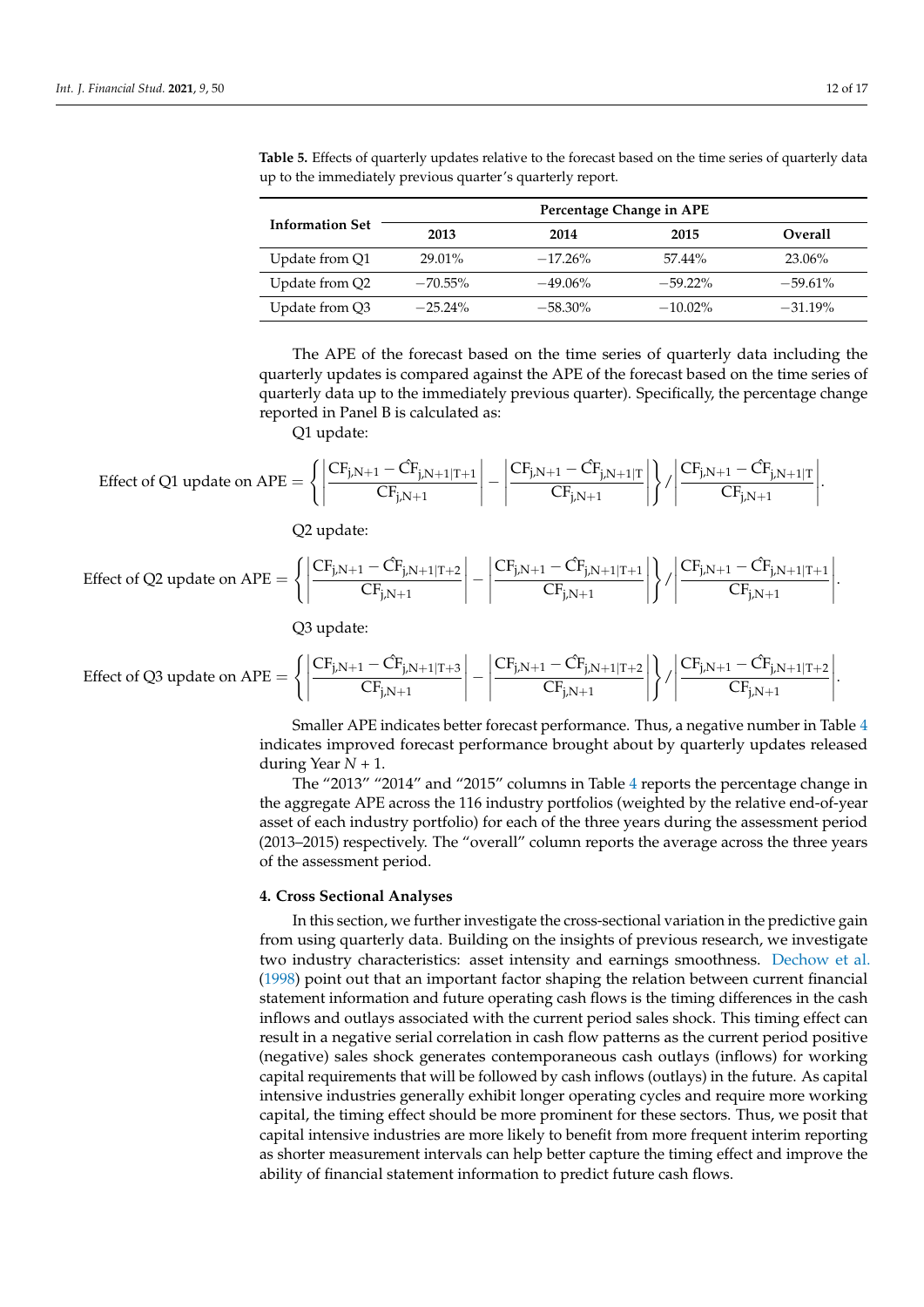Another industry characteristic we examine is the industry-level earnings smoothness. Previous research highlights that the accounting accrual process helps mitigate the "mismatch" of cash inflows and outlays when reporting accounting information for finite periods [\(Dechow](#page-15-10) [1994;](#page-15-10) [Dechow et al.](#page-15-1) [1998\)](#page-15-1). The accrual process results in smoothing of the earnings stream relative to cash flows, the degree of which is referred to as earnings smoothness. The shorter the reporting interval, the larger the effect of the smoothing process, which is expected to provide better representation of fundamental performance and improve the ability of accounting earnings to predict future cash flows [\(Dechow et al.](#page-15-1) [1998\)](#page-15-1). Thus, we posit that higher levels of earnings smoothness can heighten the benefits of more frequent interim reporting as the accrual process is more likely to improve the ability to predict future cash flows when reporting intervals are short.

> To investigate the association between these industry characteristics and the implications for forecast performance from using quarterly data, we first rank the industry portfolios based on asset intensity and earnings smoothness, respectively. Then we plot the trend of the relative APE (the ratio of the APE from the forecast formed based on the time series of quarterly data to the APE from the forecast formed based on the time series of annual data) against these two industry characteristics.<sup>[4](#page-15-14)</sup> Relative APE values that are less than one indicate that the quarterly update leads to improvements in forecast performance.

> <span id="page-12-1"></span>Figure [1](#page-12-0) plots the trend of relative APE against asset intensity. Asset intensity is Figure 1 plots the trend of relative APE against asset intensity. Asset intensity is measured as the ratio of total assets to sales. Smaller ranking on the horizontal axis indicates higher level of asset intensity. The relative APE in Figure [1](#page-12-0) shows a clear upward trend. This indicates that the predictive gain from using the quarterly data is relatively trend. This indicates that the predictive gain from using the quarterly data is relatively large for asset intensive industries (smaller ranking on the horizontal axis). However, this large for asset intensive industries (smaller ranking on the horizontal axis). However, this gain diminishes for asset light industries (higher ranking on the horizontal axis). The results are consistent with our expectations.

<span id="page-12-0"></span>

**Figure 1.** Asset intensity and the predictive gain from using quarterly data. **Figure 1.** Asset intensity and the predictive gain from using quarterly data.

Figure 1 plots the trend of the relative APE (mid-year quarterly update relative to Figure [1](#page-12-0) plots the trend of the relative APE (mid-year quarterly update relative to annual data) across the industry portfolios (formed based on four-digit SIC code) in our annual data) across the industry portfolios (formed based on four-digit SIC code) in our sample. The industry sectors are ranked by asset intensity (measured by the ratio of total sample. The industry sectors are ranked by asset intensity (measured by the ratio of total assets to sales) on the horizontal axis. Smaller ranking indicates higher level of asset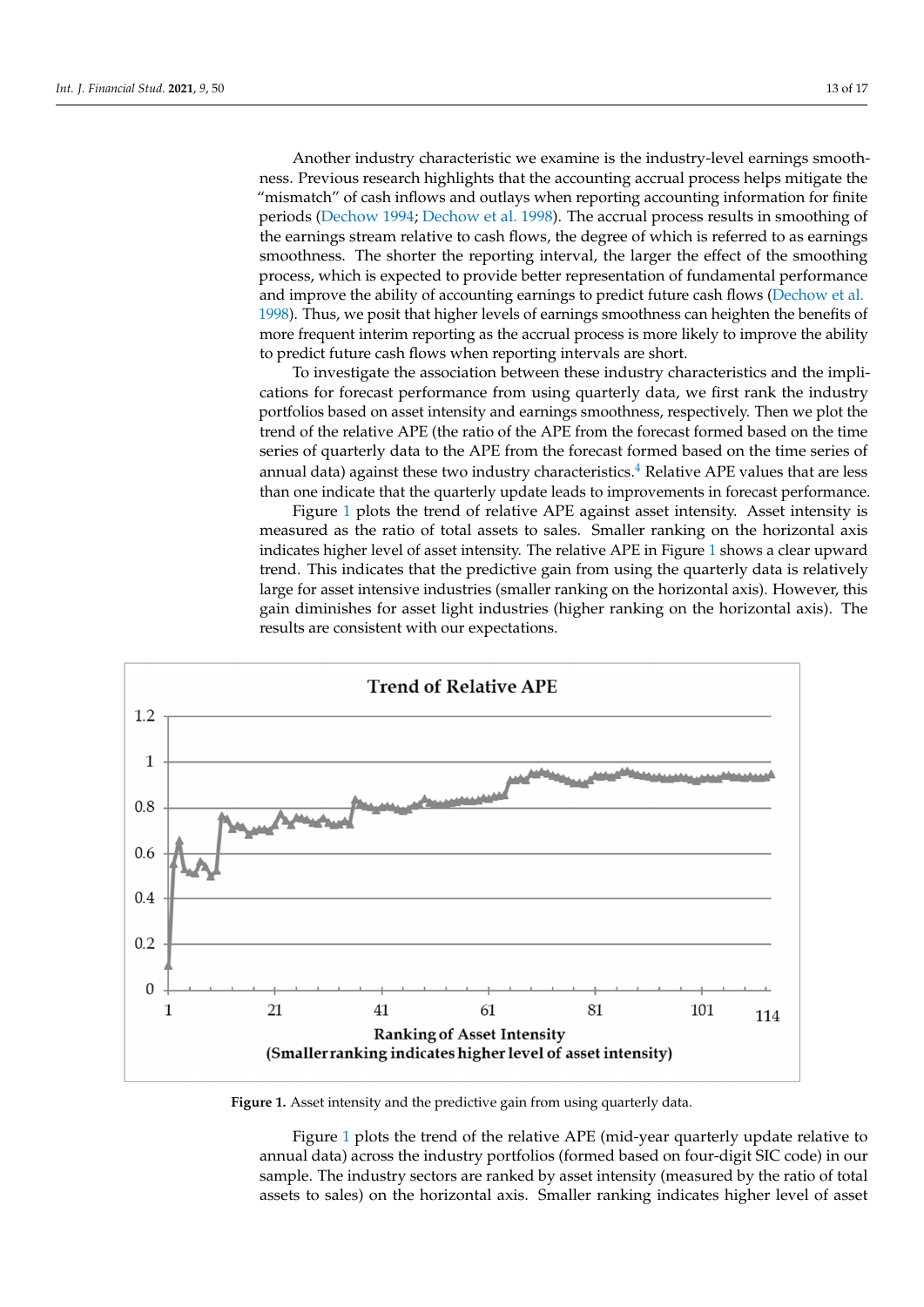intensity. The values on the vertical axis indicate the cumulative relative APE values based on the forecast performance using the mid-year quarterly update compared with previous year's annual data. Relative APE values that are less than 1 indicate that the quarterly updates lead to improvements in the predictive performance. The trend of the relative APE indicates how asset intensity is associated with the predictive gain from using the quarterly data. The increasing trend indicates that the predictive gain from using the quarterly data. is relatively large for asset intensive industries (smaller ranking on the horizontal axis),  $\frac{1}{2}$ and the gain diminishes as the asset intensity increases.

<span id="page-13-1"></span>Figure [2](#page-13-0) plots the trend of relative APE against earnings smoothness. Earnings Figure 2 plots the trend of relative APE against earnings smoothness. Earnings smoothness is measured as the reciprocal of earnings volatility (the standard deviation of accounting earnings E) scaled by cash flow volatility (the standard deviation of operating accounting earnings E) scaled by cash flow volatility (the standard deviation of operating cash flows CF) on the horizontal axis. Smaller ranking on the horizontal axis indicates cash flows CF) on the horizontal axis. Smaller ranking on the horizontal axis indicates higher level of earnings smoothness.<sup>[5](#page-15-15)</sup>

<span id="page-13-0"></span>

**Figure 2.** Earnings smoothness and the predictive gain from using quarterly data. **Figure 2.** Earnings smoothness and the predictive gain from using quarterly data.

Figure 2 plots the trend of the relative APE (mid-year quarterly update relative to Figure [2](#page-13-0) plots the trend of the relative APE (mid-year quarterly update relative to annual data) across the industry portfolios (formed based on four-digit SIC code) in our annual data) across the industry portfolios (formed based on four-digit SIC code) in our sample. The industry sectors are ranked by earnings smoothness. Earnings smoothness measured as the reciprocal of earnings volatility (the standard deviation of accounting is measured as the reciprocal of earnings volatility (the standard deviation of accounting earnings) scaled by cash flow volatility (the standard deviation of operating cash flows) earnings) scaled by cash flow volatility (the standard deviation of operating cash flows) on the horizontal axis. Smaller ranking indicates higher level of earnings smoothness. The values on the vertical axis indicate the cumulative relative APE values based on the fore-values on the vertical axis indicate the cumulative relative APE values based on the forecast performance using the mid-year quarterly update compared with previous year's annual data. Relative APE values that are less than 1 indicate that the quarterly update leads to improvements in the predictive performance. The trend of the relative APE indicates how earning smoothness is associated with the predictive gain from using the quarterly data. The increasing trend indicates that the predictive gain from using the quarterly data is relatively large for asset with higher level of earnings smoothness (smaller ranking on the the horizontal axis), and the gain diminishes as the earnings smoothness decreases. horizontal axis), and the gain diminishes as the earnings smoothness decreases.

Consistent with our expectation, Figure 2 show that the predictive gain from using Consistent with our expectation, Figure [2](#page-13-0) show that the predictive gain from using quarterly data is more pronounced for industries with high levels of earnings smoothness quarterly data is more pronounced for industries with high levels of earnings smoothness (on the far-left end of the horizontal axis). By contrast, industries characterized by highly (on the far-left end of the horizontal axis). By contrast, industries characterized by highly volatile earnings exhibits little improvement in forecast performance from using quarterly volatile earnings exhibits little improvement in forecast performance from using quarterly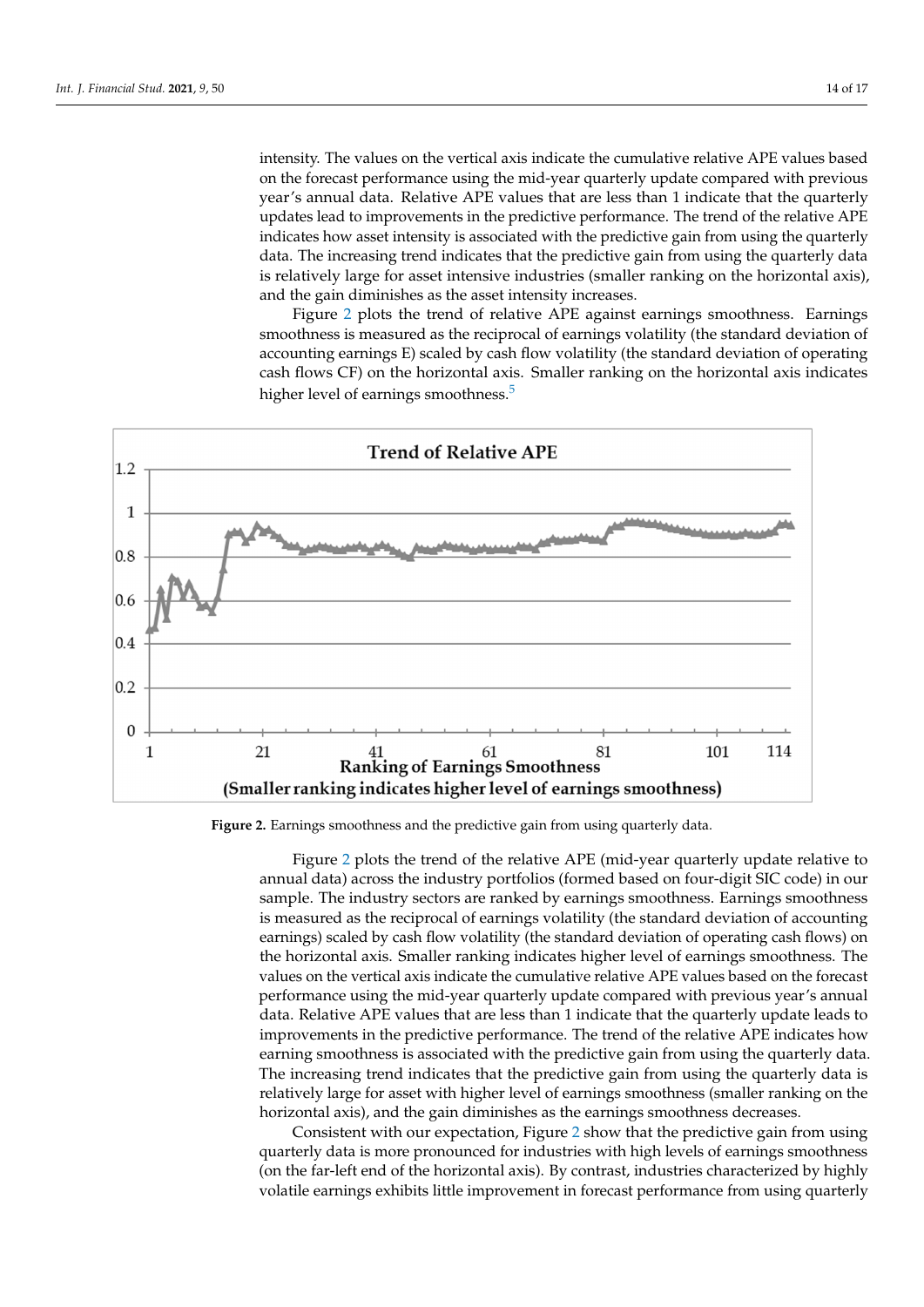data, with the relatively APE approaching 1 for the industries on the far-right end of the horizontal axis.

Overall, the results in this section show that the predictive gain from using quarterly information is not universal and there is considerable variation across industries. Quarterly reporting significantly improves the ability to predict future operating cash flows for some industry sectors but makes little difference in forecasting performance for other sectors. These findings have practical implications. Particularly, investors in portfolios or funds that are heavily weighted in industries known for generating stable cash flows can benefit more from paying closer attention to firms' interim financial results.

# <span id="page-14-0"></span>**5. Conclusions**

A fundamental role of financial reporting is to provide information useful in forecasting future cash flows. Previous accounting research on cash flow forecasting mostly focuses on annual financial statements despite the widely assumed importance of quarterly reports to the capital market. In this paper, we extend the literature by examining the usefulness of quarterly financial statements in predicting future operating cash flows.

We find that using the time series of quarterly data available at the end of the previous year to forecast the current year's annual operating cash flows results in lower forecast error than using the time series of annual data. As this reduction in forecast error cannot be attributed to "new" information from quarterly updates during the current year, our results suggest that shorter reporting intervals can help improve the forecasting performance in predicting future operating cash flows by better revealing the trend of the time-series relationship between financial statement information and future cash flows. This finding adds to the evidence from previous research that the usefulness of accounting information is not confined to the "news role" [\(Drake et al.](#page-15-2) [2016\)](#page-15-2) and provides new insights on why the frequency of financial reporting matters. In addition, we document evidence that quantifies the effects of new quarterly updates on forecasting performance. Our findings contribute to the literature that examines the different aspects of the impact of financial reporting frequency on the capital market [\(Alves and Dos Santos](#page-15-3) [2008;](#page-15-3) [Arif and De George](#page-15-4) [2020;](#page-15-4) [Ernstberger et al.](#page-15-16) [2017;](#page-15-16) [Fu et al.](#page-16-4) [2012;](#page-16-4) [Kraft et al.](#page-16-10) [2018;](#page-16-10) [Pozen et al.](#page-16-11) [2017\)](#page-16-11). Moreover, we find that the improvement in forecast performance from using quarterly data is not universal and there is considerable variation across industries. We show that the predictive gain from using quarterly data is larger for asset-heavy industries and industries with higher levels of earnings smoothness.

The results of this study have important policy implications. During recent years, businesses and regulators around the world are increasingly debating the benefits and costs of more frequent interim reporting. The European Union introduced mandatory quarterly reporting for listed companies in 2007 but decided to scrap the requirement and returned to semi-annual reporting in 2013. In the United States, the Security Exchange Commission is considering the pros and cons of moving to less frequent semi-annual reporting from the current regime of quarterly reporting, which has been the standard in the U.S. since the 1930's. Empirical evidence on the out-of-sample predictive ability of quarterly financial statements as documented in this study helps ensure an informed debate over this issue.

Our findings have direct policy implications for the ongoing debate concerning the "optimal" reporting frequency to be mandated in the capital market. Previous research demonstrates that financial reporting environments represent an important institutional factor that plays a significant role in shaping the governance quality of a country both on the micro and macro levels. For example, [Siriopoulos et al.](#page-16-12) [\(2021\)](#page-16-12) document that adoption of International Financial Reporting Standards (IFRS) is a strong determinant that promotes foreign direct investments in countries of the Gulf Cooperation Council. A better understanding of why the frequency of financial reporting matters can help inform the ongoing debates and the policy decisions on the frequency of financial reporting requirements. Future research may explore how financial reporting frequency interacts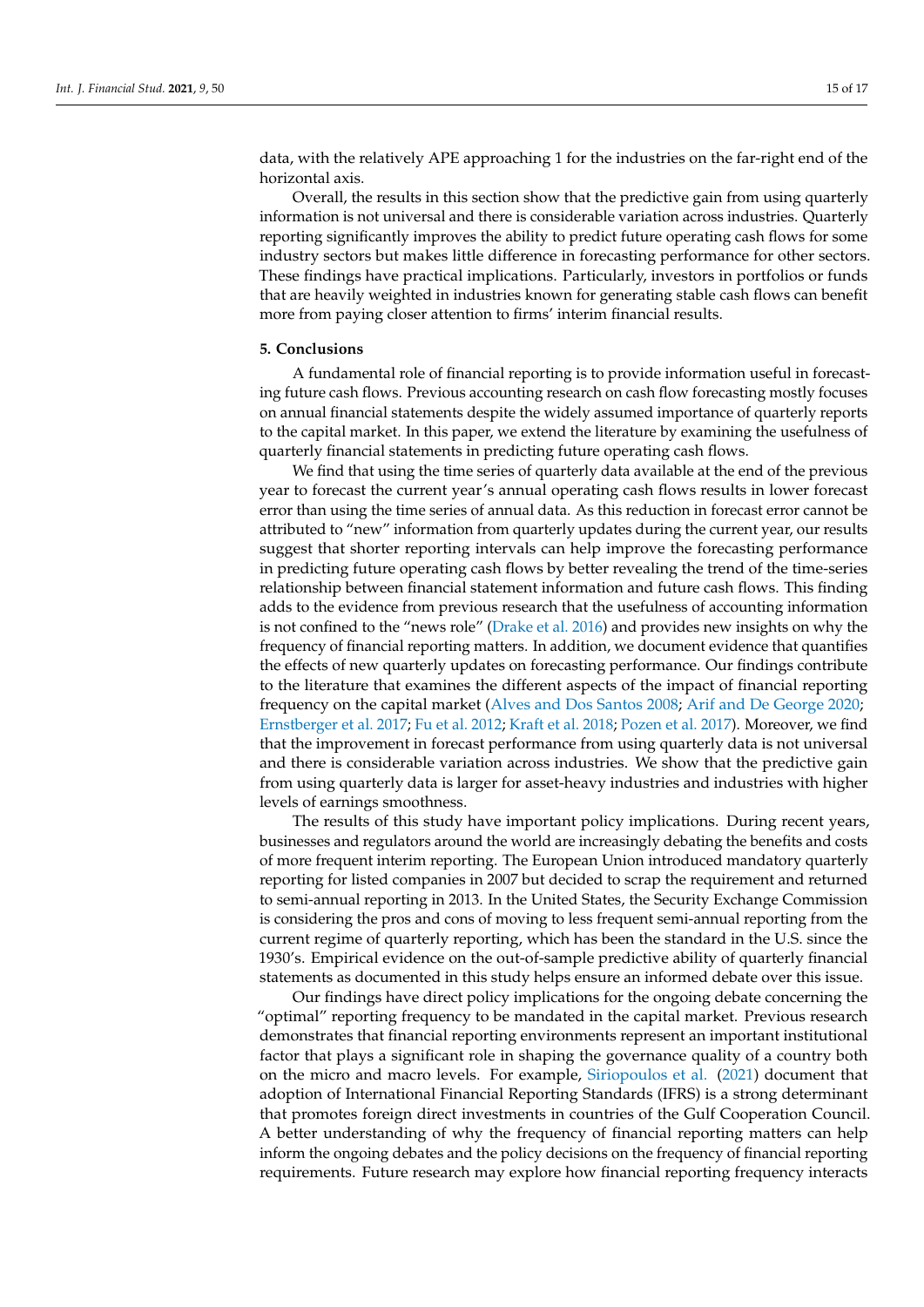with firm characteristics and institutional factors to affect the information environment of the capital market.

**Author Contributions:** Conceptualization, H.Z.; methodology, W.O.M.; validation, W.O.M. and X.B.C.; formal analysis, W.O.M. and X.B.C.; data curation, W.O.M. and X.B.C.; writing—original draft preparation, H.Z.; writing—review and editing, H.Z. All authors have read and agreed to the published version of the manuscript.

**Funding:** This research received no external funding.

**Institutional Review Board Statement:** Not applicable.

**Informed Consent Statement:** Not applicable.

**Data Availability Statement:** Publicly archived datasets identified in the paper were analyzed in this study. The datasets can be accessed at <https://wrds-www.wharton.upenn.edu/login/> (accessed on 1 January 2018).

**Conflicts of Interest:** The authors declare no conflict of interest.

#### **Notes**

- <span id="page-15-11"></span>[1](#page-3-1) A large number of firms have one or two missing values in the time serials of quarterly earnings and cash flows. To maintain our sample size, we retain these firms and interpolate the missing data using linear interpolation.
- <span id="page-15-12"></span>[2](#page-4-3) There are no quarterly equivalents of OANCF and XIDOC in Compustat industrial quarterly files. However, they can be calculated based on the year-to-date version of these variables (OANCFY and XIDOCY) reported in the quarterly files. As both OANCFY and XIDOCY variables are flow variables in the cash flow statement, for the first fiscal quarter, the quarterly value equals the year-to-date value. For the other three fiscal quarters, the quarterly value equals the year-to-date value reported for the current quarter minus the year-to-date value reported for the previous quarter.
- <span id="page-15-13"></span> $3$  Additional results (untabulated) show that the one-lag autocorrelation in the raw quarterly data of operating cash flows is negative in more than one third of the cases but turns predominantly positive when seasonal adjustment is applied.
- <span id="page-15-14"></span> $4$  As the pattern of industry variation in relative APE is consistent across the various quarterly updates, we present the results of the mid-year (Q2) update to illustrate the trend of the industry variation in the predictive gain from using quarterly data.
- <span id="page-15-15"></span> $5$  [Dechow et al.](#page-15-8) [\(2010\)](#page-15-8) point out that earnings smoothness is driven by fundamental smoothness as well smoothness related to accounting choices and earnings management. As we calculate earnings smoothness at the industry level, the effect of earnings management should be minimal.

# **References**

- <span id="page-15-3"></span>Alves, Carlos F., and Fernando T. Dos Santos. 2008. Do first and third quarter unaudited financial reports matter? The Portuguese case. *European Accounting Review* 17: 361–92. [\[CrossRef\]](http://doi.org/10.1080/09638180802156399)
- <span id="page-15-4"></span>Arif, Salman, and Emmanuel T. De George. 2020. The dark side of low financial reporting frequency: Investors' reliance on alternative sources of earnings news and excessive information spillovers. *The Accounting Review* 95: 23–49. [\[CrossRef\]](http://doi.org/10.2308/tar-2017-0018)
- <span id="page-15-0"></span>Barth, Mary E., Donald. R. Cram, and Karen K. Nelson. 2001. Accruals and the prediction of future cash flows. *The Accounting Review* 76: 27–58. [\[CrossRef\]](http://doi.org/10.2308/accr.2001.76.1.27)
- <span id="page-15-6"></span>Brown, Philip, and Victor Niederhoffer. 1968. The predictive content of quarterly earnings. *Journal of Business* 41: 488–97. [\[CrossRef\]](http://doi.org/10.1086/295141)
- <span id="page-15-5"></span>Brown, Lawrence D., and Michael Rozeff. 1979. The predictive value of interim reports for improving forecasts of future quarterly earnings. *The Accounting Review* 54: 585–91.
- <span id="page-15-9"></span>Cleveland, Robert B., William S. Cleveland, Jean E. McRae, and Irma Terpenning. 1990. STL: A seasonal-trend decomposition procedure based on loess. *Journal of Official Statistics* 6: 3–73.
- <span id="page-15-7"></span>Coates, Robert. 1972. The predictive content of interim reports—A time series analysis. *Journal of Accounting Research* 10: 132–44. [\[CrossRef\]](http://doi.org/10.2307/2489868)
- <span id="page-15-10"></span>Dechow, Patricia M. 1994. Accounting earnings and cash flows as measures of firm performance: The role of accounting accruals. *Journal of Accounting and Economics* 18: 3–42. [\[CrossRef\]](http://doi.org/10.1016/0165-4101(94)90016-7)
- <span id="page-15-8"></span>Dechow, Patricia M., Weili Ge, and Catherine M. Schrand. 2010. Understanding earnings quality: A review of the proxies, their determinants and their consequences. *Journal of Accounting and Economics* 50: 344–401. [\[CrossRef\]](http://doi.org/10.1016/j.jacceco.2010.09.001)
- <span id="page-15-1"></span>Dechow, Patricia M., S. P. Kothari, and Ross L. Watts. 1998. The relation between earnings and cash flows. *Journal of Accounting and Economics* 25: 133–68. [\[CrossRef\]](http://doi.org/10.1016/S0165-4101(98)00020-2)
- <span id="page-15-2"></span>Drake, Michael S., Darren T. Roulstone, and Jacob R. Thornock. 2016. The usefulness of historical accounting reports. *Journal of Accounting and Economics* 61: 448–64. [\[CrossRef\]](http://doi.org/10.1016/j.jacceco.2015.12.001)
- <span id="page-15-16"></span>Ernstberger, Jürgen, Benedikt Link, Michael Stich, and Oliver Vogler. 2017. The real effects of mandatory quarterly reporting. *The Accounting Review* 92: 33–60. [\[CrossRef\]](http://doi.org/10.2308/accr-51705)